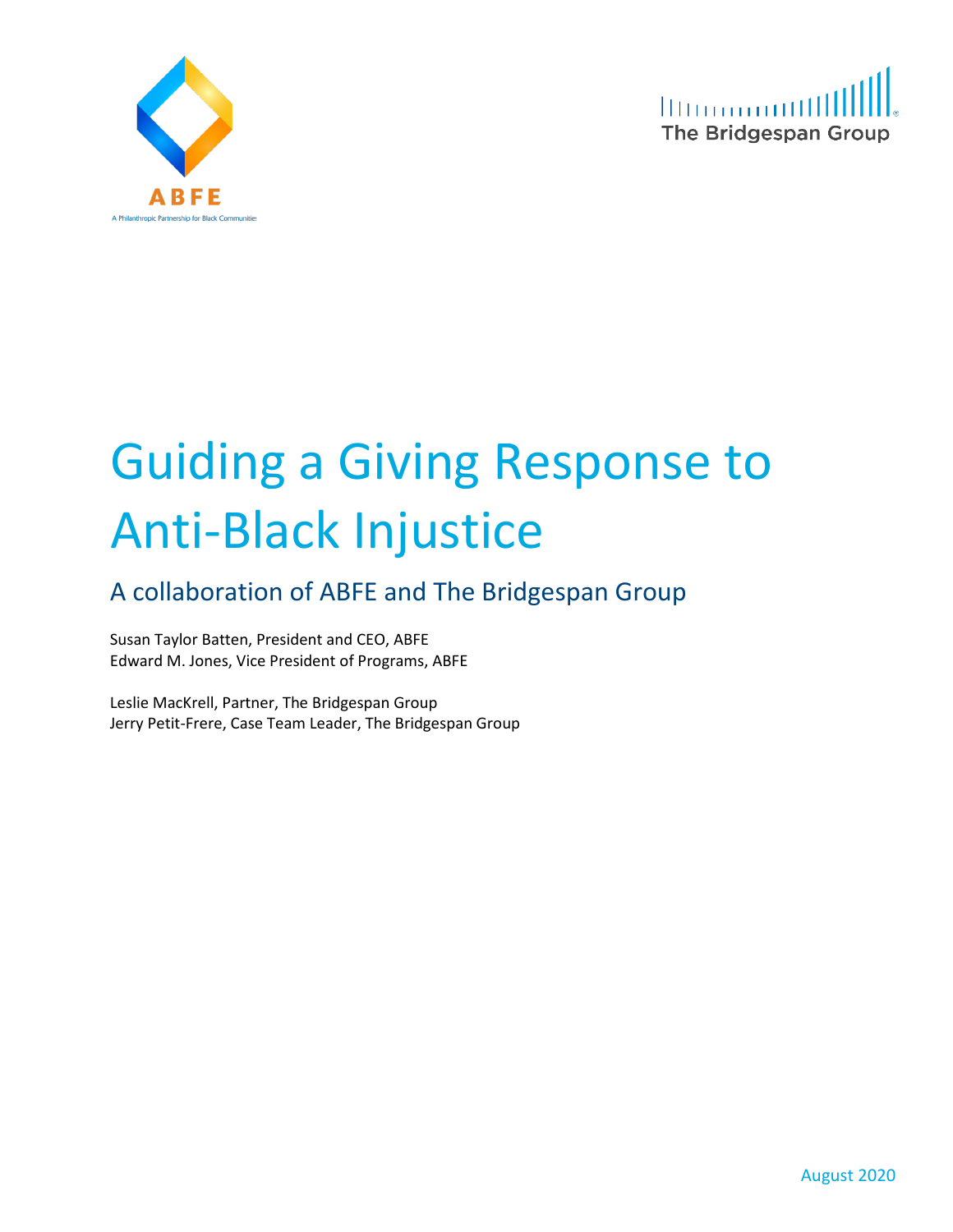# Contents

| Letter from Jeffrey L. Bradach, Managing Partner and Co-founder, The Bridgespan Group  4 |
|------------------------------------------------------------------------------------------|
|                                                                                          |
|                                                                                          |
|                                                                                          |
|                                                                                          |
|                                                                                          |
|                                                                                          |
|                                                                                          |
|                                                                                          |
|                                                                                          |
|                                                                                          |
|                                                                                          |
|                                                                                          |
|                                                                                          |
|                                                                                          |
|                                                                                          |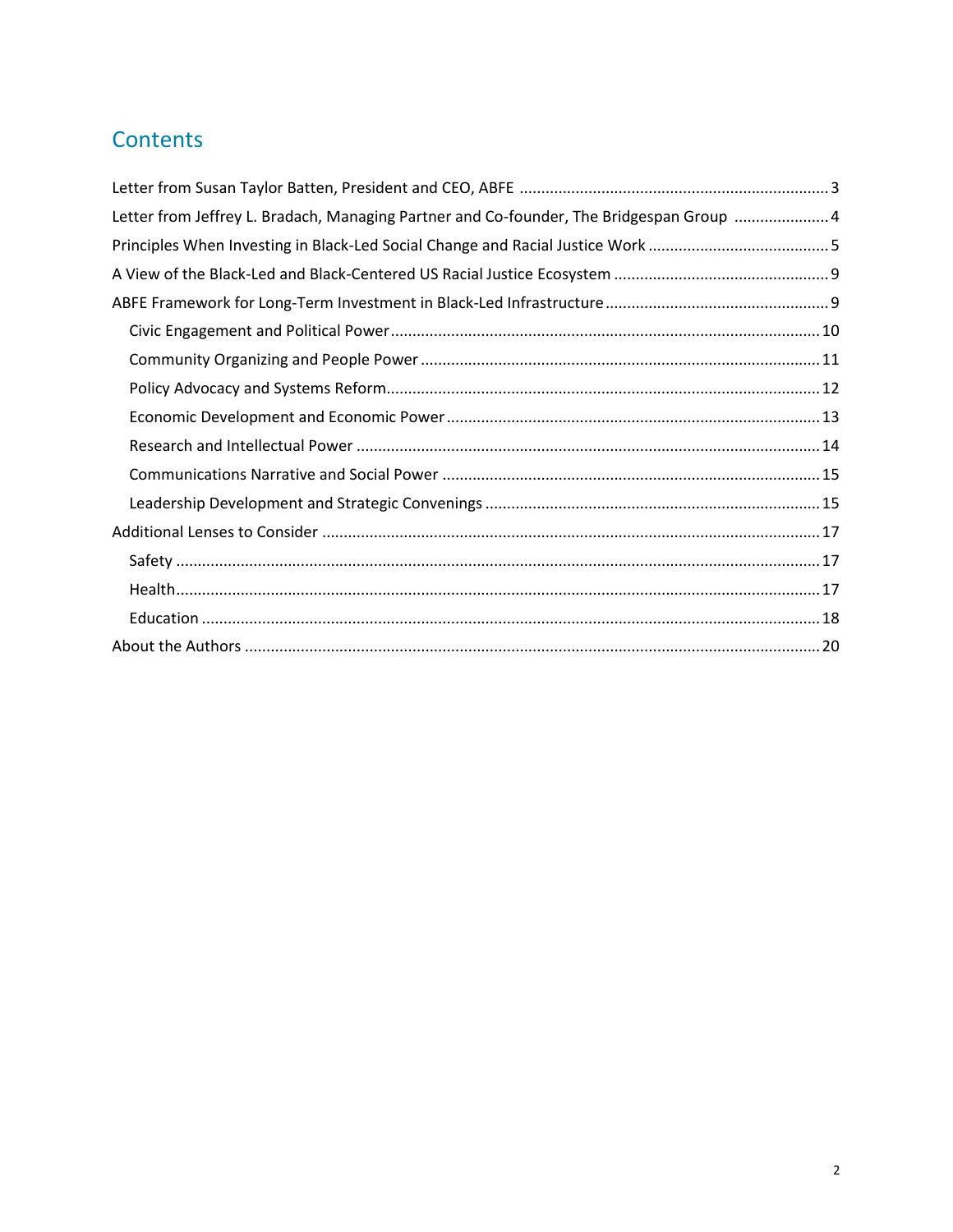

Dear Colleagues:

America is in the throes of managing several pandemics: a health crisis, an economic crisis, and the longstanding crisis of anti-Black racism. The last of the three—anti-Black racism—is the reason why people of African descent in this country (African Americans, continental Africans, Afro-Latinos, and mixed-race people who identify as Black), are disproportionately bearing the brunt of these challenges. This is an extremely difficult time for our country with so many Black businesses, communities, workers, families, and children in danger. Instability in Black communities means troubled times for the country as a whole, and philanthropy has stepped up to confront these issues. We believe the sector can and should do more.

We are pleased to work with The Bridgespan Group to share this guidance with funders on addressing anti-Black racism. It contains helpful rubrics, like our *Responsive Philanthropy in Black Communities* framework, to help funders think about investing to build power in Black communities. At ABFE, we believe a strong infrastructure for Black social change is an essential element to eliminating anti-Black racism and securing a progressive agenda for the country. However, our report *[Redlining by Another](http://www.blacksocialchange.org/wp-content/uploads/2020/05/BSCFN_BLSCO_Report.pdf)  [Name: What the Data Says to Move from Rhetoric to Action](http://www.blacksocialchange.org/wp-content/uploads/2020/05/BSCFN_BLSCO_Report.pdf)*, paints an abysmal picture of philanthropy's practices in funding Black-led groups. We are making the case for support by philanthropy to reverse the pattern of underinvestment in Black-led organizations.

It is important to distinguish what we mean by "Black-led" for funders and donors. At ABFE, we define Black-led organizations as groups with primarily a Black board, executive leadership, staff, and constituency. ABFE is an example of this. Black-led *social change* organizations are those that meet this definition and aim to build power in Black communities. Many of the organizations included in this report represent these types of Black-led organizations and Black-led social change organizations, while all have Black senior leadership. We urge donors to do their own diligence to better understand the leadership dynamics of individual organizations.

"Nothing about us, without us" is a saying used frequently by Black-led organizations in the field on matters related to our community. Taking the lead from organizations with deep experience and connections to constituencies of color and racial justice (e.g.[, ABFE,](https://www.abfe.org/) [Philanthropic Initiative for Racial](https://racialequity.org/)  [Equity,](https://racialequity.org/) [Hispanics in Philanthropy,](https://hiponline.org/) [Asian Americans/Pacific Islanders in Philanthropy,](https://aapip.org/) [Native Americans in](https://nativephilanthropy.org/)  [Philanthropy,](https://nativephilanthropy.org/) etc.) must be the way that the philanthropic sector moves forward in this time of racial reckoning. Funders must build direct relationships with people of color-led groups. We look forward to a new way of working together on issues facing our community and country.

Susan Jayer Batter

Susan Taylor Batten President and CEO ABFE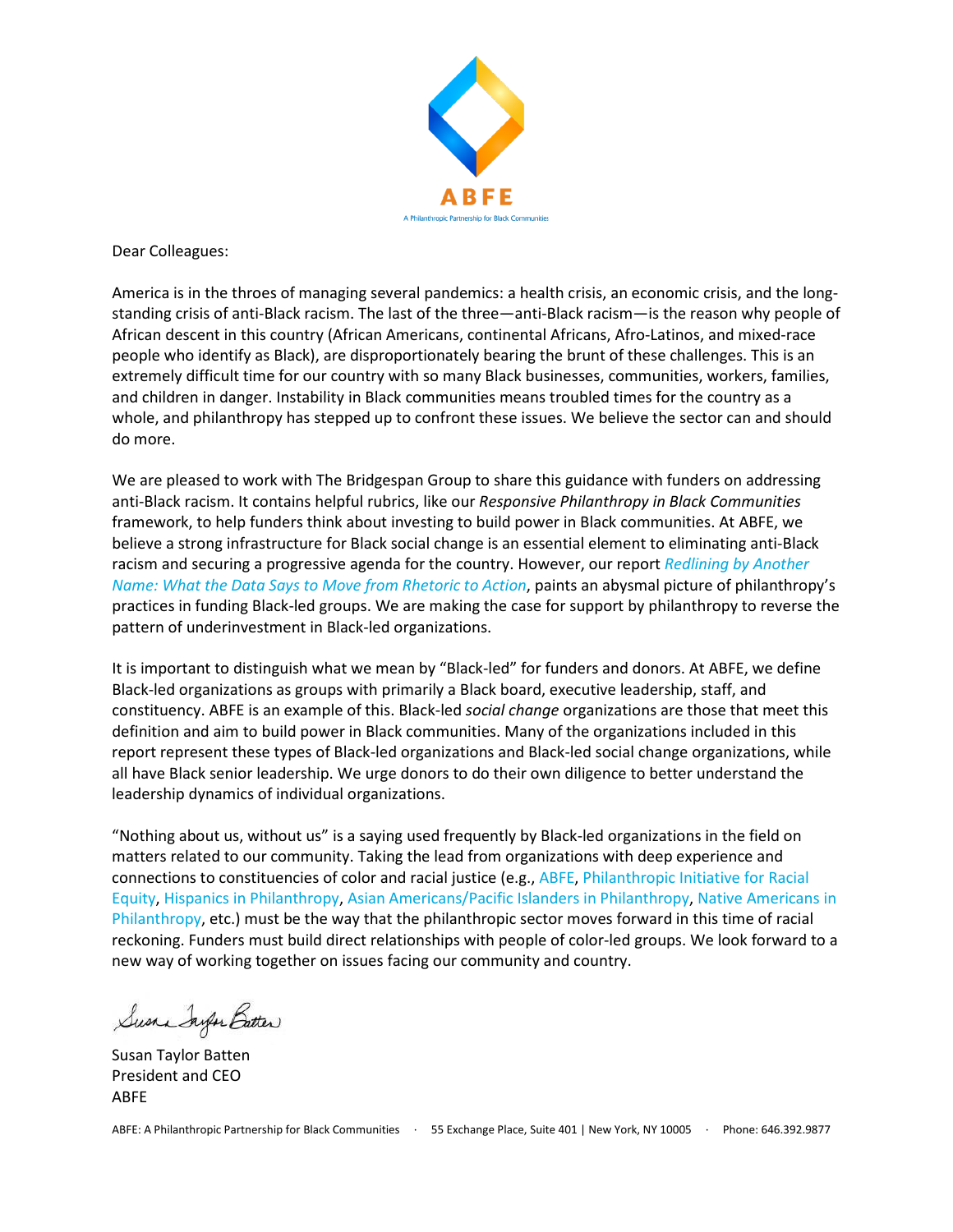

Dear Colleagues:

The nation is still convulsing over the recent police killings of Black individuals, nationwide protests, and the racial inequities of COVID-19's public health and economic impacts over these past months. The philanthropic community continues to reach out to The Bridgespan Group for perspectives and recommendations on how its giving can sustain the fight against anti-Black racism in the United States.

As a social impact advisor whose vision is societies characterized by equity and justice, Bridgespan strongly advocates for increased investments in racial justice and in Black leaders. We hope the [current](https://www.nytimes.com/2020/06/14/us/politics/black-lives-matter-racism-donations.html)  [surge of contributions](https://www.nytimes.com/2020/06/14/us/politics/black-lives-matter-racism-donations.html) is sustained over the long years of systems and culture change work ahead, and [commit ourselves to supporting such investment through our advisory work.](https://www.bridgespan.org/about-us/diversity-equity-inclusion-at-bridgespan/announcements/bridgespan-statement-racial-injustice-and-equity)

The circumstances creating this moment are the manifestation of deeply entrenched systemic racism and oppression of Black people (as well as Latinx, Indigenous, and Asian and Pacific Islander peoples) in the United States. The social sector similarly has demonstrated long patterns of inequitable resource distribution. As the Philanthropic Initiative for Racial Equity (PRE) notes, over the past 15 years annual foundation grantmaking focused on reaching people of color in the United States has [ranged between 9-](https://racialequity.org/pre-infographics/) [12](https://racialequity.org/pre-infographics/) percent of domestic giving. Bridgespan's recent research in collaboration with Echoing Green found that [investment in Black social entrepreneurs is substantially lower](https://www.bridgespan.org/insights/library/philanthropy/disparities-nonprofit-funding-for-leaders-of-color) than in white-led social enterprises.

At Bridgespan, we sit at the intersection of the philanthropic and nonprofit sectors, and are proud of our role in advising leaders both funding and driving social change. Over our 20 years of advising and research, we have developed perspectives on funding practices that lead to more equitable giving, such as [paying what it takes,](https://www.bridgespan.org/insights/library/pay-what-it-takes/pay-what-it-takes-philanthropy) closing [the racial equity funding gap,](https://www.bridgespan.org/special-collections/racial-equity-in-philanthropy) and [centering social mobility.](https://www.bridgespan.org/insights/library/big-bets/billion-dollar-bets-to-create-economic-opportuni) We have an obligation—and an opportunity—to influence philanthropic investments, and welcome the chance to be in conversation with any funders or field leaders whom we can support to unlock substantial new sums in pursuit of racial justice.

And yet, while we are heartened by the recent inquiries for our advisory, we recognize that there are many leaders in philanthropy and in Black-led social change who have been advancing this work for decades. Often in partnership with racial justice movement leaders, they've pushed philanthropy to tackle structural racism and contributed to mainstreaming discussions on—and commitments to—racial justice, including our own. We are honored to co-author this memo with **[ABFE](http://www.abfe.org/)**, to recognize leading organizations such as the **[Philanthropic](https://racialequity.org/) [Initiative for Racial Equity](https://racialequity.org/)**, and commit to amplifying existing deep expertise as we grow our work on this topic.

Jff Budech

Jeffrey L. Bradach Managing Partner and Co-founder The Bridgespan Group

#### **Boston**

2 Copley Place, 7th Floor, Suite 3700B Boston, MA 02116 **IISA** T. 617.572.2833

#### www.bridgespan.org

#### Johannesburg

Bridgespan Africa Initiative 10 The High St. Melrose Arch 2076. Johannesburg South Africa T. +27.11.012.9280

#### Mumbai registered address

Bridgespan India Private Limited 9th Floor, Platina, G Block, Plot C 59 Bandra Kurla Complex Mumbai 400051 India T. +91.22.6628.9624

#### **New York**

333 Seventh Avenue 11th Floor New York, NY 10001 **USA** T. 646.562.8900

#### **San Francisco**

88 Kearny Street Suite 200 San Francisco, CA 94108 **USA** T. 415.627.4500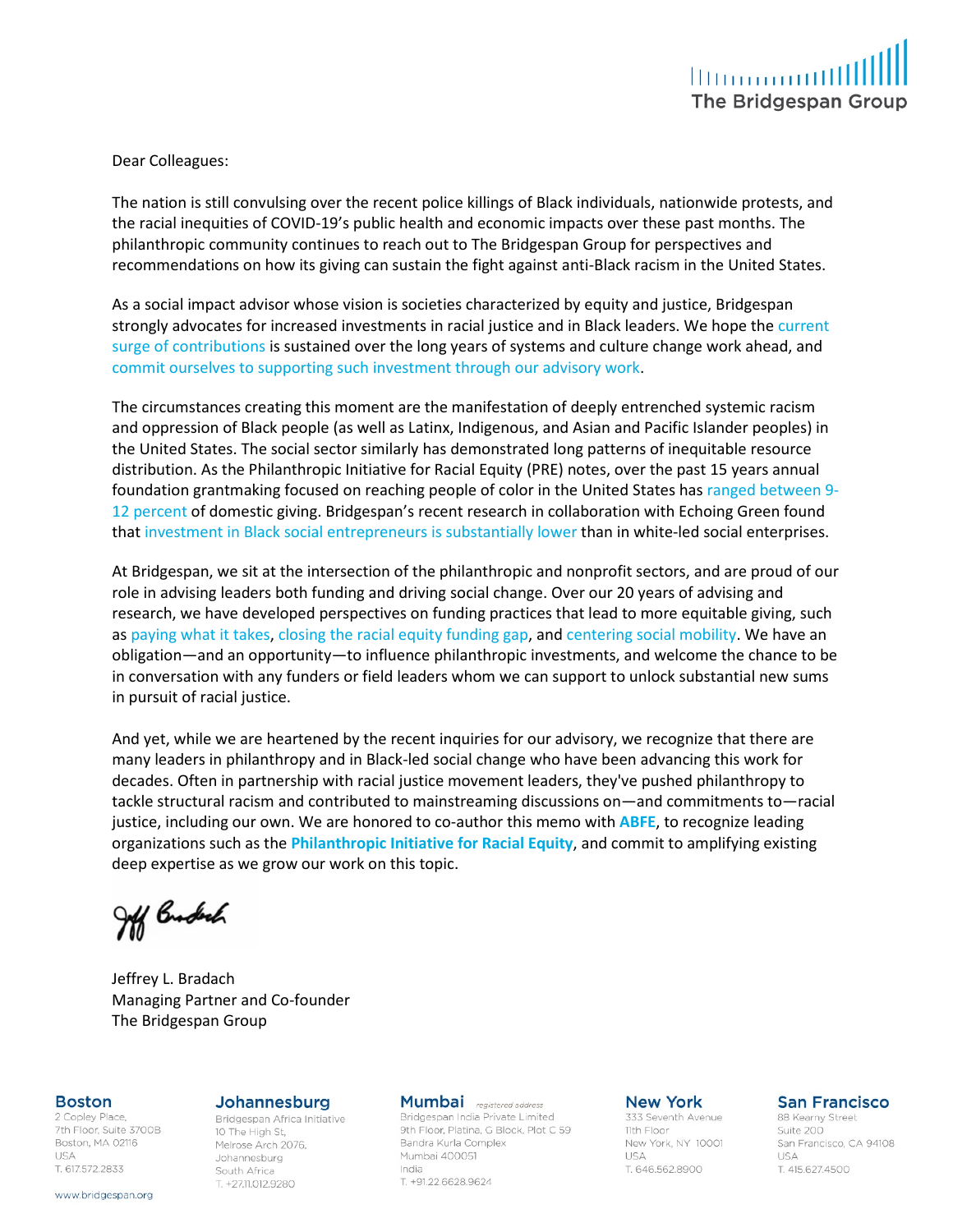# <span id="page-4-0"></span>**Principles When Investing in Black-led Social Change and Racial Justice Work**

*In developing these principles, we have been guided by the recommendations of other leaders in racial justice philanthropy and Black movement leaders. See, for example, guidance from [Borealis](https://borealisphilanthropy.org/crisis-funding-is-not-enough-invest-in-black-communities-for-long-term/)  [Philanthropy,](https://borealisphilanthropy.org/crisis-funding-is-not-enough-invest-in-black-communities-for-long-term/) th[e Philanthropic Initiative for Racial Equity,](https://racialequity.org/grantmaking-with-a-racial-justice-lens/) [Third Wave Fund,](https://thirdwavefund.org/blog/defend-our-communities-defund-the-police) an[d Justice Funders.](https://medium.com/justice-funders/dismantling-white-supremacy-anti-blackness-in-philanthropy-7256abbbb3c4)*

Racial inequities are the result of [structural racism that is](https://www.urban.org/urban-wire/how-we-should-talk-about-racial-disparities)  [embedded in our historical, political, cultural, social, and](https://www.urban.org/urban-wire/how-we-should-talk-about-racial-disparities)  [economic systems and institutions.](https://www.urban.org/urban-wire/how-we-should-talk-about-racial-disparities) The effects compound and produce predictable and vastly adverse outcomes for Black people and other communities of color in the United States in areas such as health, wealth, career, education, infrastructure, and civic participation. Achieving population-level improvements in these areas of social well-being—the stated goals of many philanthropists—will require us to undo systems of racial injustice in the United States.

ABFE and The Bridgespan Group offer here a set of six principles, greatly informed by Black movement leaders and funders of Black-led social change, which can guide funders seeking to support racial justice and thriving Black lives in the United States.

## **In response to racial injustice in the United States, GIVE:**

- … to Black-led organizations
- … with major new money
- … in ways that shift power
- … without strings or red tape
- … locally as well as nationally
- …for years to come.
- **Give to Black-led organizations**: [The data are damning](https://www.bridgespan.org/insights/library/philanthropy/disparities-nonprofit-funding-for-leaders-of-color) on philanthropy's underinvestment in nonwhite leaders and in Black leaders specifically. As Crystal Hayling, executive director of the Libra [Foundation,](https://www.thelibrafoundation.org/) notes, ["Black leaders uniquely understand the pain their community is experiencing,](https://medium.com/@thelibrafoundation/on-the-precipice-33fdcb0879e5)  [what the needs are, and how to address them.](https://medium.com/@thelibrafoundation/on-the-precipice-33fdcb0879e5)" Funding Black leaders and communities with the lived experience of racial oppression is the most direct path t[o ensuring solutions will truly address](https://www.nytimes.com/2019/11/19/opinion/philanthropy-black-women.html) [the challenges](https://www.nytimes.com/2019/11/19/opinion/philanthropy-black-women.html) experienced. Further, committing to funding Black-led racial justice work is a form of power redistribution that upholds principles of self-determination, and ensures that funding does not further compound inequities.
- **Give major new money**[: The nonprofit sector is consistently starved](https://www.philanthropy.com/sponsored-section/ending-the-nonprofit-starvatio/214) for philanthropic investment in ordinary times, but this is an extraordinary moment. While the economic downturn may have upended funders' balance sheets, the financial impact has been existential for nonprofits that rely on philanthropy for assistance. So funders that are ready to make a significant new investment in Black-led social change work are finding it more compelling to deploy additional funds than to simply shift their giving portfolios. (One potential exception could be thoughtfully and responsibly moving away from priorities or organizations that are misaligned with racial justice priorities.)

Dozens of institutional and individual donors are calling for a [mandatory increase in endowment](http://charitystimulus.org/)  [pay-out rates](http://charitystimulus.org/) in light of the compounding crises of 2020, an[d several national foundations are using](https://www.nytimes.com/2020/06/10/business/ford-foundation-bonds-coronavirus.html)  [debt vehicles](https://www.nytimes.com/2020/06/10/business/ford-foundation-bonds-coronavirus.html) to increase funding for the next few years (partly, but not exclusively, for racial justice issues). They're challenging self-imposed spending limits because of the dire near-term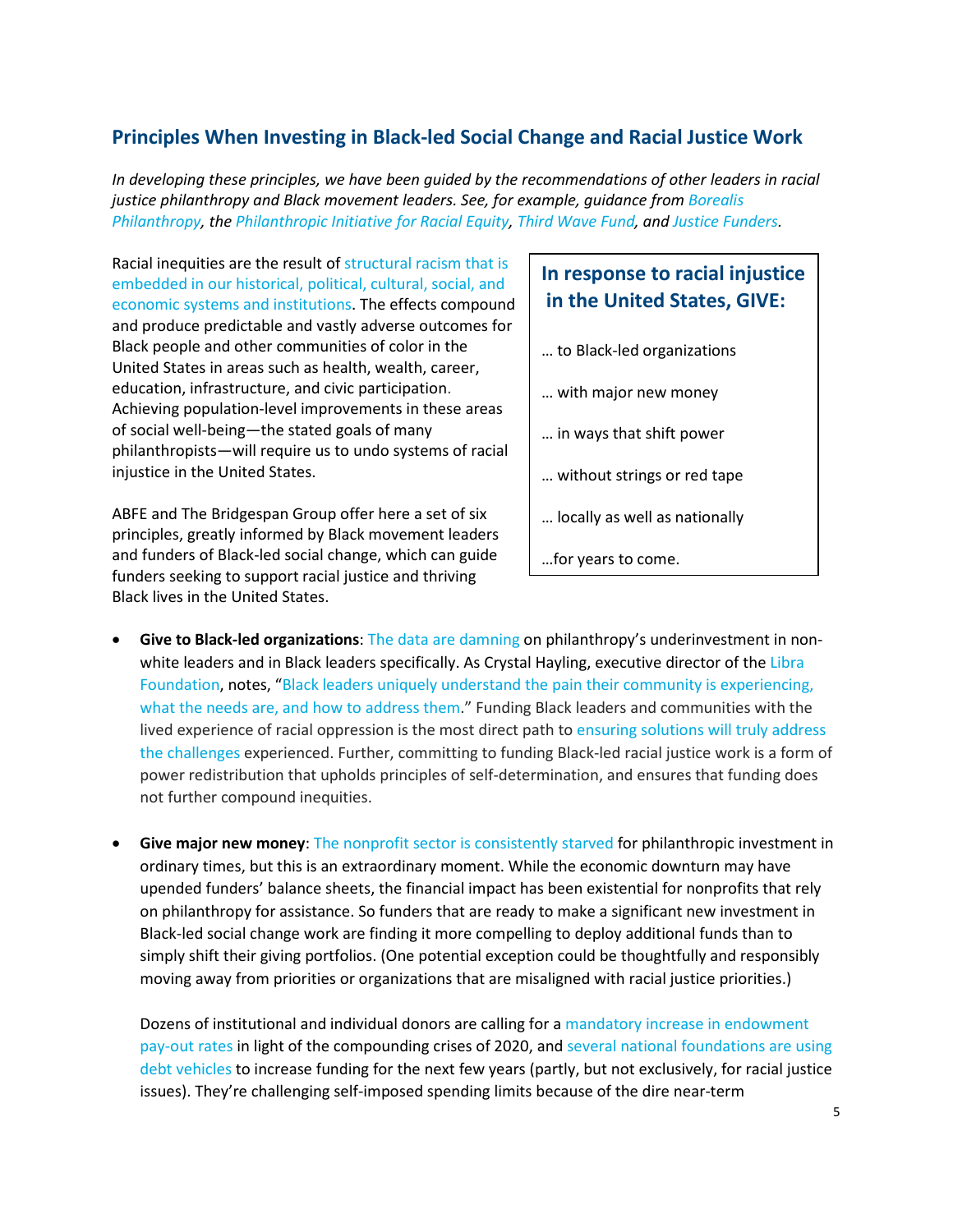circumstances, and doubling down on racial justice, inspired by their COVID-19 experiences [of](https://www.philanthropy.com/article/FoundationsNonprofits-See/248431) [dramatically loosening the purse-strings.](https://www.philanthropy.com/article/FoundationsNonprofits-See/248431)

• **Give in ways that shift power**: We have used "racial justice" throughout this memo intentionally, with the understanding that eliminating anti-Black racism and systemic oppression requires centering justice, rather than equity. Racial justice explicitly prioritizes building the power of those most impacted, and seeks transformation of systems where needed (see the table below, excerpted from *[Grantmaking with a Racial Justice Lens: A Practical Guide](https://racialequity.org/grantmaking-with-a-racial-justice-lens/)*) published by the **[Philanthropic](https://racialequity.org/)  [Initiative for Racial Equity](https://racialequity.org/)**.

| <b>From Racial Equity to Racial Justice</b>                                                                                   |                                                                                               |
|-------------------------------------------------------------------------------------------------------------------------------|-----------------------------------------------------------------------------------------------|
| Important features of a racial equity lens:                                                                                   | Additional features of a racial justice lens:                                                 |
| Analyzes data and information about race and<br>ethnicity                                                                     | Understands and acknowledges racial history                                                   |
| Understands disparities and the reasons they<br>exist                                                                         | Creates a shared affirmative vision of a fair and<br>inclusive society                        |
| Looks at structural root causes of problems                                                                                   | Focuses explicitly on building civic, cultural, and<br>political power by those most impacted |
| Names race explicitly when talking about<br>problems and solutions                                                            | Emphasizes transformative solutions that impact<br>multiple systems                           |
| Source: Rinku Sen and Lori Villarosa, Grantmaking with a Racial Justice Lens: A Practical Guide, Philanthropic Initiative for |                                                                                               |

Source: Rinku Sen and Lori Villarosa, *Grantmaking with a Racial Justice Lens: A Practical Guide*, Philanthropic Initiative for Racial Equity, 2019.

Philanthropy is a system that needs to be transformed to be more responsive and accountable to communities most directly impacted by injustice. Systemic racism and white supremacy have shaped the conditions surrounding wealth generation in the United States, and governed who has been able to accumulate significant assets, and who has not. Because philanthropy is the process by which private wealth is allocated to advance social goals, philanthropy must also grapple with how racism has shaped the ways that wealth has been created an[d the ways that wealth is put to use](https://nonprofitquarterly.org/exploring-the-problem-of-black-movement-capture-by-white-dominated-philanthropy/) today, and seek to redress those patterns.

One way to contribute to this transformation is to give in ways that de-center funders and re-center the most marginalized communities. Consider these approaches:

- Fund work that is explicitly named as racial justice work, focused on building power and transforming systems, even if this may be language you yourself have not used previously.
- Fund entities that transfer decisions to movement leaders and community members. As just two examples, contributions to **[Movement for Black Lives](https://m4bl.org/)** support an ecosystem of over 150 organizations with a collective resource allocation approach based on shared priorities and assessment; the **[Let Us Breathe Fund](https://northstarfund.org/about/let-us-breathe-fund/)** at North Star Fund, which funds Black-led organizing in New York, has a grantmaking committee of community activists that makes grant decisions.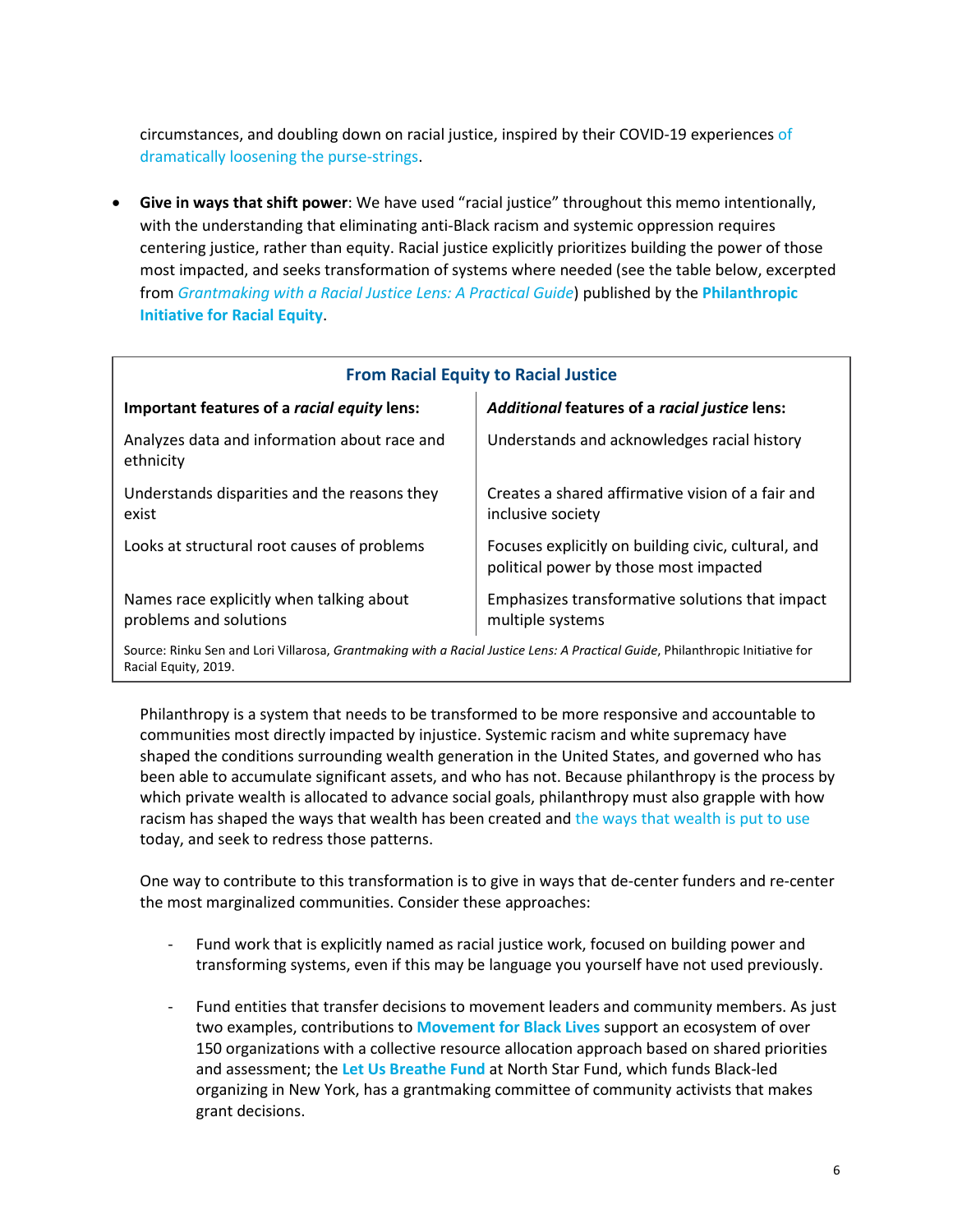- Fund donor intermediaries who have been funding this work at the grassroots level for years, and whose team members have the expertise and trusted relationships that will ensure the resources support proximate leaders and organizations. (As just two examples, the **[Black-Led Movement Fund](https://borealisphilanthropy.org/grantmaking/black-led-movement-fund/)** at Borealis Philanthropy supports a range of grassroots Black-led organizations; the **[Groundswell Fund](https://groundswellfund.org/)** supports women of color-led organizations working on reproductive and social justice.)
- **Give without strings or red tape**: Nonprofit organizations demonstrated how nimble they can be by navigating through the COVID-19 pandemic and its economic fallout as well as pivoting to lead in this period of national mobilization for racial justice. Nonprofits that are on the frontlines of social change often work at the [intersection of related issues](https://borealisphilanthropy.org/intersectionality-in-action-at-the-transforming-movements-fund/) and must be responsive to shifts in context, [opportunity, and stakeholders.](https://nff.org/blog/hidden-costs-advocating-social-change) To do that, they need unrestricted dollars.

Years of Bridgespan research on nonprofit funding flows, corroborated by [philanthropic](https://www.philanthropy.com/paid-article/five-foundations-address-the/293) and [nonprofit leaders,](https://nonprofitaf.com/2019/06/funders-you-want-to-help-build-organizational-capacity-then-stop-trying-to-build-organizational-capacity-and-just-give-multi-year-general-operating-dollars-mygod/) has validated that nonprofits deserve and need the most flexible dollars possible. In other words, they need unrestricted grants (also known as general operating support). Many foundations relaxed their application, reporting, and outcome measurement obligations in response [to COVID-19.](https://www.cof.org/news/call-action-philanthropys-commitment-during-covid-19) Why shouldn't they allow that same flexibility across their broader portfolio, including racial justice-specific giving, and even for new grantees? Some of that new giving might not fit [cleanly in current issue silos](https://www.ncrp.org/wp-content/uploads/2016/11/Smashing_Silos_in_Philanthropy_Multi-Issue_Advocacy_and_Organizing_for_Real_Results.pdf) or portfolio definitions—and that's okay.

- **Give locally as well as nationally**: While there are many impressive and relatively prominent national organizations worthy of support, consider giving equally large gifts to Black leaders and organizations in your backyard, regardless of their scale or track record. There have been protests against police brutality [in all 50 states, in over 2,500 locations to date.](https://www.nytimes.com/interactive/2020/07/03/us/george-floyd-protests-crowd-size.html) And there is important work to be done combating racism at the state, county, and municipal levels, such as in police forces, school districts, municipal budgets, local health systems, and the like. Well-supported local organizers can sustain local pressure for change.
- **Give for years and years to come**: In ABFE's 2017 report *[The Case For Funding Black-Led Social](http://www.blacksocialchange.org/wp-content/uploads/2017/02/BSCFN-Case-Statement.pdf)  [Change](http://www.blacksocialchange.org/wp-content/uploads/2017/02/BSCFN-Case-Statement.pdf)*, we note that "a fair portion of the new funding granted to Black-led social change groups comes from short-term or discretionary pools. A challenge will be to see whether funds can be moved into regular funding pools to institutionalize support for Black-led social change within foundations."

[Bridgespan's own research on philanthropy that has led to lasting change](https://hbr.org/2017/09/audacious-philanthropy) highlighted that nearly 90 percent of those successes spanned more than 20 years—with a median of approximately 45 years. Beyond immediate response giving, what is needed is significant adjustments to funding portfolios [and practices](https://www.nytimes.com/2018/11/27/opinion/philanthropy-minorities-charities.html) to provide continuity of funding for racial justice for years to come. To make this more than a moment, [giving priorities,](https://www.insidephilanthropy.com/home/2018/10/22/inside-the-libra-foundation-how-a-branch-of-the-pritzker-family-backs-movement-building) [giving practices,](https://grantcraft.org/wp-content/uploads/sites/2/2018/12/Words_to_Action-_Barbara_Chow.pdf) staff, and board composition may need to adjust to position for sustained commitments.

Endowments, for those who have them, are another manifestation of funders' long-term commitments. They should be invested in ways that align with a foundation's racial justice priorities, and might even enable more ambitious funding goals.

The present moment, with its shocks and great sadness, also contains cause for hope. For committed funders, this can be the beginning or the deepening of work to align priorities, partners, and practices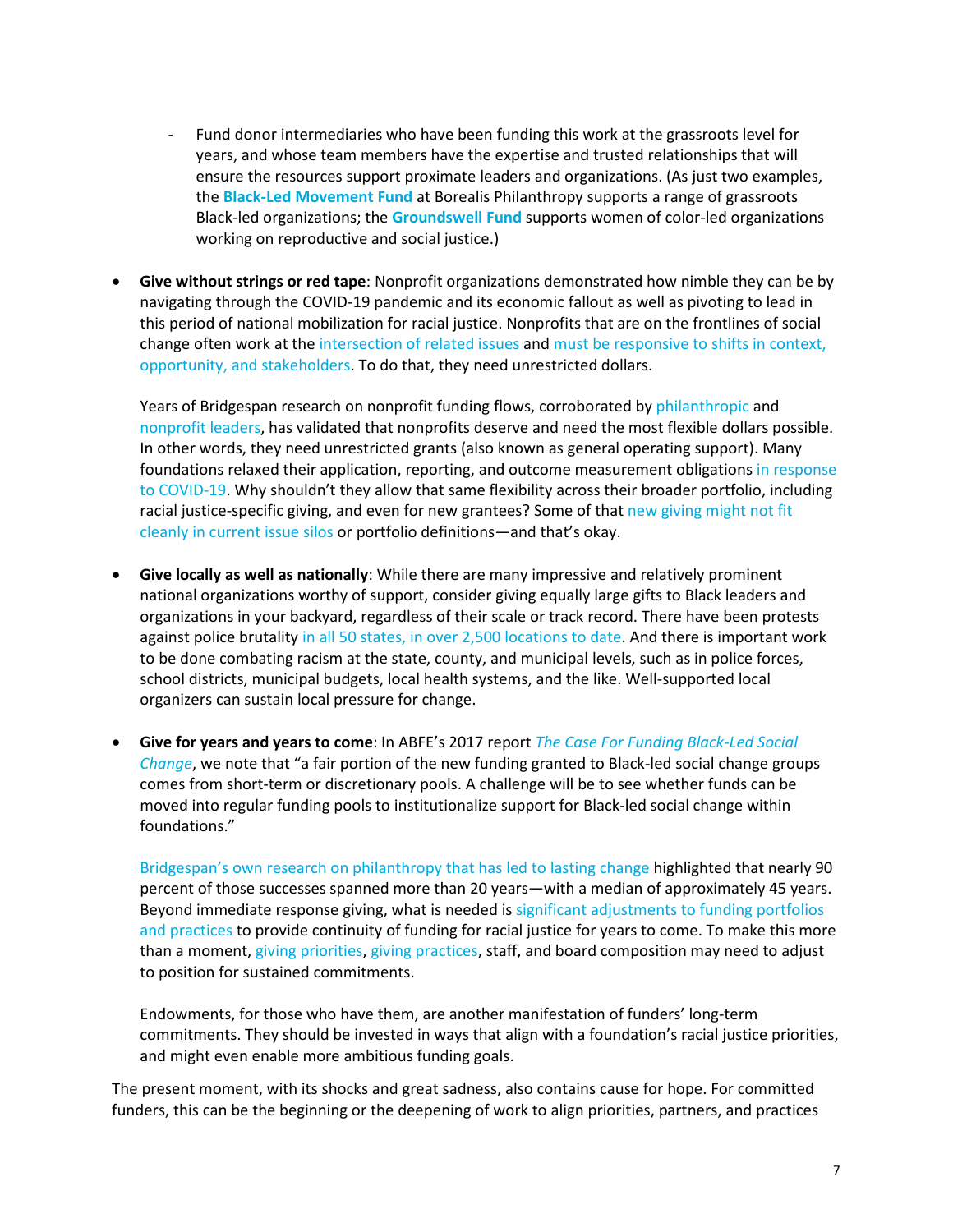toward racial justice. So much of what we are collectively doing would have been considered impossible, improbable, or impolitic only months ago—this is no less true for the philanthropic sector.

The bravery and leadership of Black and allied racial justice leaders and the communities they have mobilized nationwide—together with the long leadership of long-time advocates in philanthropy—have already inspired new philanthropic investments and moved the set point of many funders. Investing in and building relationships with these leaders has the potential to drive deep and transformative societal changes. If thoughtfully and humbly managed, these new investments and relationships can support our individual and institutional learning journeys as well.

We at ABFE and The Bridgespan Group are eager to work alongside funders who see equity and justice as their work. There are [others in philanthropy making this journey](https://www.ncrp.org/publication/responsive-philanthropy-february-2020/moving-power-to-advance-racial-equity) alongside you, and [resources](https://www.racialequitytools.org/plan/issues/philanthropy) that can guide your work.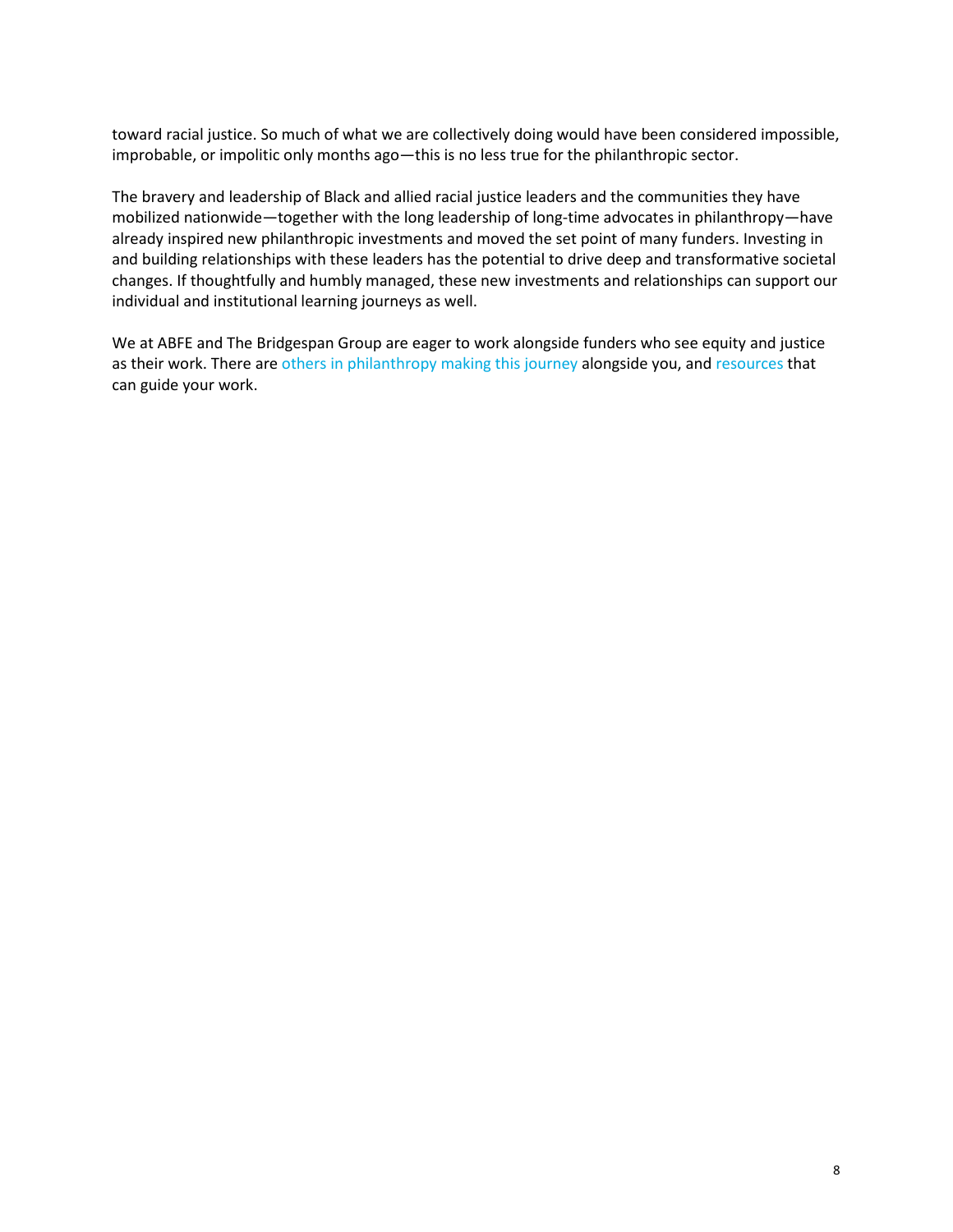# <span id="page-8-0"></span>**A View of the Black-Led and Black-Centered US Racial Justice Ecosystem**

There is a wide range of ways that organizations and leaders are advancing racial justice priorities. Systemic racism is a structural problem deeply embedded in all aspects of public and private life; accordingly there are many necessary approaches to addressing different aspects of the issue.

In order to orient funders and help them familiarize themselves with opportunities to learn and invest, ABFE developed a framework for Long-Term Investment in Black-Led Infrastructure—the social, institutional, and political structures needed to effect lasting and meaningful progressive change in society. This memo supplements the framework with three broad issue areas—safety, health, and education—that, while not comprehensive, may be useful entry points for funders committed to these issues.



This memo focuses on the Black-led racial justice ecosystem. As a result, this does not fully reflect the racial justice priorities and work of the Latinx, Indigenous, and Asian and Pacific Islander communities. It also focuses primarily on content and exemplar organizations relevant for a philanthropic audience. For example, it only touches lightly on critical levers such as electoral politics, the corporate sector, and capital markets.

In the following section, we share more on why each priority investment area is critical, as well as a sampling of organizations we've identified as related in their work as a means of making tangible some investment opportunities. While organizations routinely work across approaches and/or issues, we have tried to highlight their *primary* approach or issue. In addition, the information and organizations below are certainly not exhaustive*,* but rather a starting place. Recognizing this, when selecting which specific organizations to name as examples, we have aimed to elevate the recommendations of movement and funding leaders as well as to highlight breadth and variation—in priorities, approach, geographic scope, scale, etc.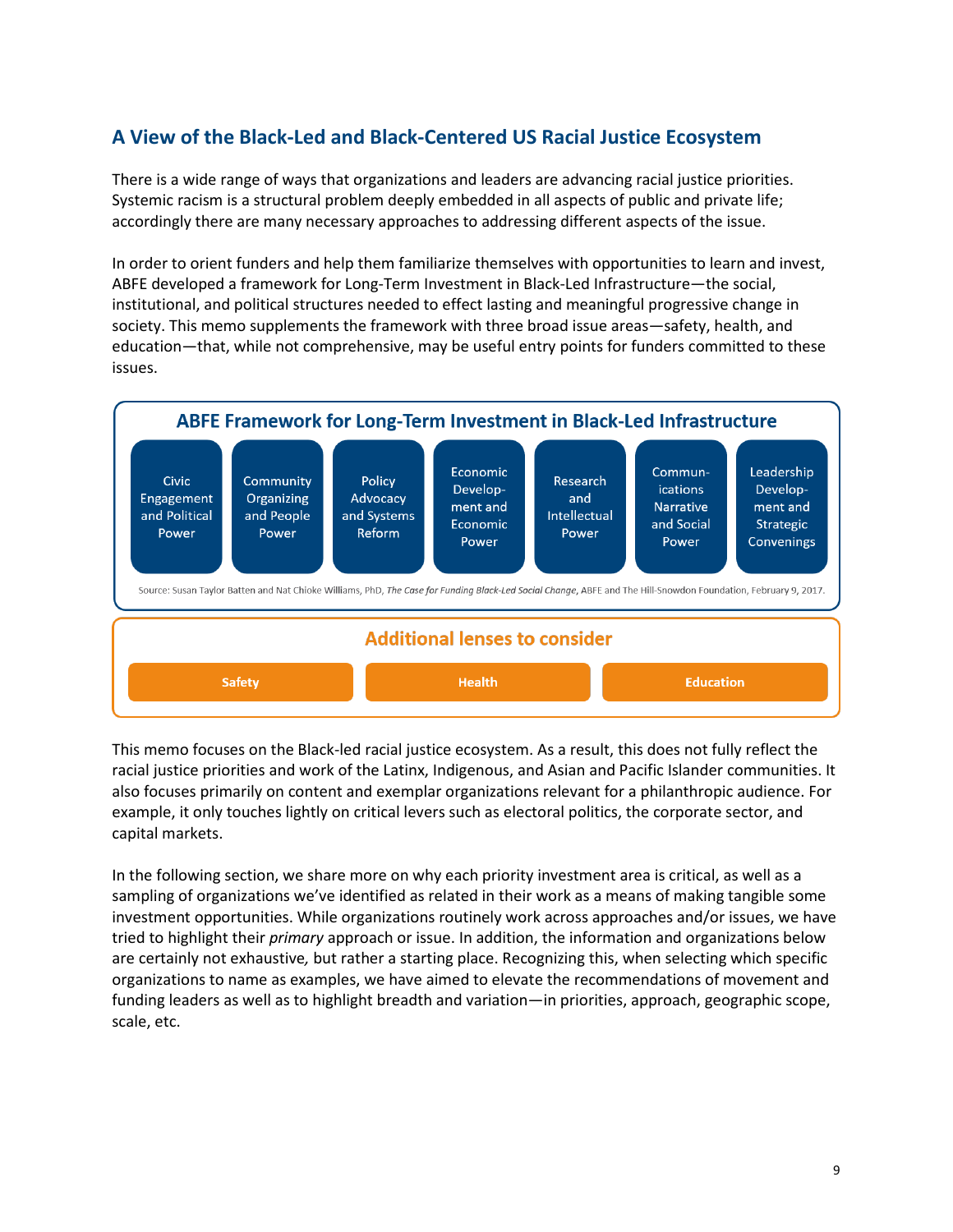

#### <span id="page-9-0"></span>**Civic Engagement and Political Power**

Ensuring that Black Americans can participate in democratic processes requires eliminating discriminatory [disenfranchisement](https://www.theatlantic.com/politics/archive/2018/07/poll-prri-voter-suppression/565355/) and [voter suppression tactics,](https://www.aclu.org/news/civil-liberties/block-the-vote-voter-suppression-in-2020/) rolling back [re-districting](https://www.brennancenter.org/issues/gerrymandering-fair-representation) that reduces the influence of Black votes, increasing Black and allied voter turnout, and including racial justice priorities into political platforms. Representation also matters, yet, as of 2015, 90 percent [of US elected](https://wholeads.us/electedofficials/)  [officials are white.](https://wholeads.us/electedofficials/) So more support for Black political candidates and elected officials is clearly needed. Racial justice has become a kitchen table issue in the 2020 presidential election, but civic engagement with local and state politics are also critical given the local and state governance of policing, education and social services[, local and state tax policy,](https://www.cbpp.org/research/state-budget-and-tax/advancing-racial-equity-with-state-tax-policy) and the importance of [elected local prosecutors](https://www.vera.org/securing-equal-justice/promoting-racial-equity-in-prosecution) in shaping justice outcomes.

The **[Black Futures Lab](https://blackfutureslab.org/)** is leading a coalition of Black-led organizations in a massive Black voter registration effort for 2020, and conducted the [largest-ever survey of Black Americans](https://blackcensus.org/) to develop a 2020 policy agenda that responds to the needs to Black Americans. Black Voters Matter's **[Capacity Building](https://www.bvmcapacitybuilding.org/)  [Institute](https://www.bvmcapacitybuilding.org/)** drives civic and nonpartisan voter engagement. **[The National Coalition on Black Civic](https://www.ncbcp.org/)  [Participation](https://www.ncbcp.org/)** is dedicated to increasing civic engagement and voter participation in Black communities with affiliates around the country, and **[Higher Heights for America](https://www.higherheightsforamerica.org/)** supports Black women's political leadership.

There are many local and regional efforts focused on civic engagement. **[Fair Fight](https://fairfight.com/)** blends litigation, voter education, and advocacy to fight for free and fair elections in Georgia and increasingly nationwide. **[Action St. Louis](https://actionstl.org/)**, founded in the wake of Michael Brown's death and the Ferguson, Missouri, protests in 2014, focuses its work on building political power. **[California Calls](http://www.cacalls.org/)**, an alliance of dozens of grassroots organizations across the state, recently launched the **[African American Civic Engagement Project](http://www.cacalls.org/african-american-civic-engagement-project/)** that uses grassroots organizing to increase political participation among Black Californians. Several political action committees are doing important related work. **[The Collective PAC](https://collectivepac.org/)** is focused on redressing underrepresentation of Black elected officials, while Color of Change PAC's **[Voting While](https://votingwhileblack.com/)  [Black](https://votingwhileblack.com/)** and the **[Black Voters Matter \(BVM\) Fund](https://www.blackvotersmatterfund.org/)** are focused on voter registration and mobilization. The **[Black Church PAC](https://www.blackchurchpac.org/)** is a national network of Black clergy who align with candidates and elected officials, focused on ending mass incarceration, defending voting rights, curbing gun violence, and equitable treatment of Black and Brown communities. While individual contributions to PACs are not taxdeductible and private foundations may not fund PACs, these efforts are a critical complement to political power building.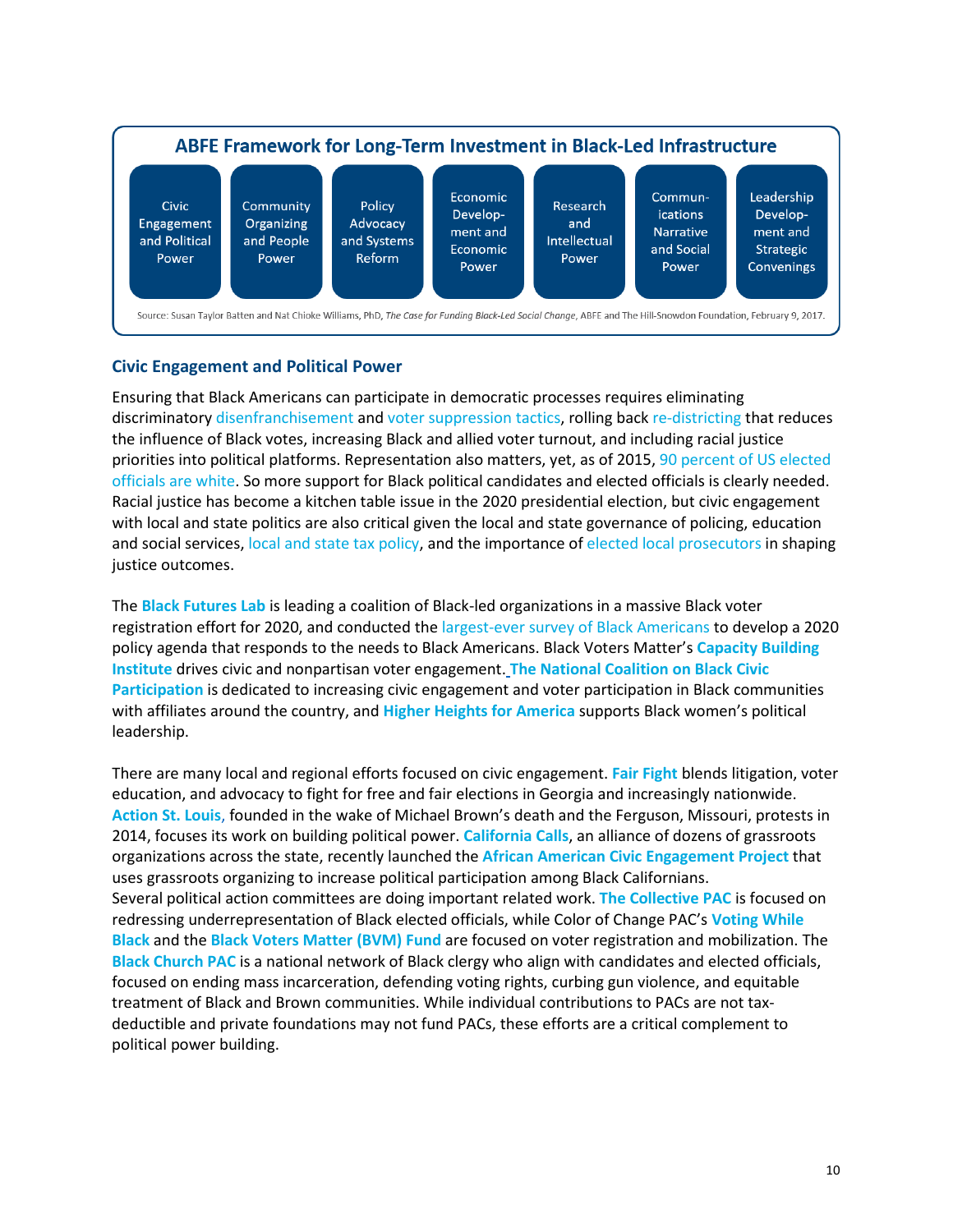#### <span id="page-10-0"></span>**Community Organizing and People Power**

Organizing is a means by which individuals most directly impacted by a problem can collectively identify priorities for change and advocate in numbers to demand these changes. **[North Star Fund](https://northstarfund.org/apply/we-fund-community-organizing/)** and **[GrantCraft](https://grantcraft.org/)** have published useful overviews of key elements [of community organizing,](https://grantcraft.org/wp-content/uploads/sites/2/2018/12/commorg.pdf) notably including leadership from individuals directly impacted, growth in the size and power of a base that can pivot to address many issues over time, trainings and leadership development among the base, campaigns that name systemic root causes of injustice, and advocacy for solutions that are responsive to community needs and that hold systems and leaders accountable for the public good. The mobilizations against police violence in every state this spring are the result of community organizing, as were signature civil rights protests such as the Selma March and the Montgomery Bus Boycott.

Modern organizing for racial justice takes advantage of both digital and in-person approaches and reflects the multidimensional nature of systemic racism. The **[Black Lives Matter Global Network](https://blacklivesmatter.com/)** builds and funds local power through its nationwide chapters, which organize against state and vigilante violence against Black people as well as for a broader platform to address racial injustice in all forms. **[Faith in Action](https://faithinaction.org/)** is a national community organizing network grounded in local multi-faith coalitions of congregations, which work on local issues and are supported by state-level training and resources, and the **[Black-Led Movement Fund](https://borealisphilanthropy.org/grantmaking/black-led-movement-fund/)** at Borealis Philanthropy funds two dozen Black-led organizations that directly organize or provide critical infrastructure to organizers. **[Community Change](https://communitychange.org/)** builds the power of low-income people, and particularly people of color, to mobilize on a national scale, and houses the **[Black Freedom Collective](https://communitychange.org/wp-content/uploads/2020/03/CC-Reinvestment-Case-for-Support-single.pdf)**, a network of 11 Black-led community organizing hubs across the country. **[The](https://blackoutcollective.org/)  [BlackOUT Collective's](https://blackoutcollective.org/)** mission is to train 10,000 black people in the next four years to be direct action practitioners and strategists through campaign, abolitionist, and rapid-response frameworks. There are important local and regional organizing efforts nationwide. **[Project South](https://projectsouth.org/)**, headquartered in Atlanta, is a hub for local organizing and provides trainings and support for people of color-led organizations throughout the South to develop shared regional plans, while the **[Black Organizing Project](http://blackorganizingproject.org/)** is a local leader in Oakland. **Leaders of a [Beautiful Struggle,](https://lbsbaltimore.com/)** a member of the **[Baltimore United for](http://bmoreunited.org/)  [Change](http://bmoreunited.org/)** coalition, is a key local organization that organizes Black residents in that community to influence policy and make systemic change. The **[Organization for Black Struggle](https://www.obs-stl.org/)**, in St. Louis, Missouri, is one of the oldest Black-led organizing institutions in the state with a priority on empowerment of the Black working class. **[SCOPE](https://scopela.org/)**, in Los Angeles, organizes to improve the lives of low-income, female, immigrant, Black and Brown communities in LA, while **[Detroit Action](https://detroitaction.org/)** builds power among workers and Detroit residents of color.

Organizing, civic engagement, and building political power efforts led by and for specific populations include:

#### **Black youth:**

- **[Black Youth Project 100](https://www.byp100.org/)**: member-based organization of Black youth activists and organizers in chapters nationwide; local organizing under a shared agenda with an emphasis on economic justice
- **[Dream Defenders](https://dreamdefenders.org/)**: Florida-based youth organizing and activism, with a comprehensive agenda and campaigns focused on supporting the Black community's strength and safety
- **[Black Swan Academy](https://www.blackswanacademy.org/)**: Washington, DC-based organization that supports youth empowerment through civic engagement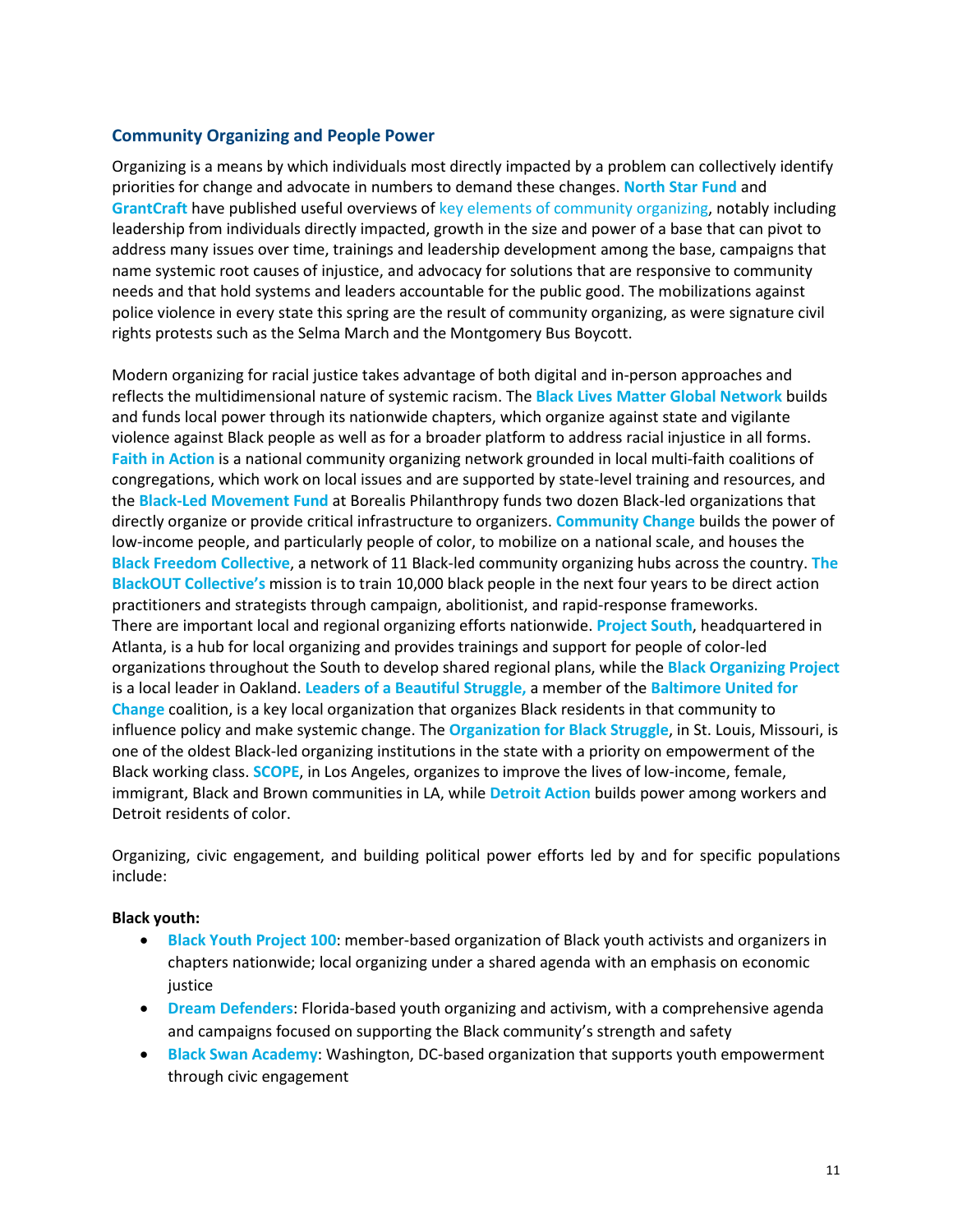#### **Black LGBTQ:**

- **[Audre Lourde Project](https://alp.org/)**: New York-based LBGTQ community organizing that prioritizes inclusive leadership development, with a focus on anti-violence, political organizing, and coalitionbuilding
- **Black LGBTQIA [+ Migrant Project](https://transgenderlawcenter.org/programs/blmp)** at the Transgender Law Center: advocacy, and financial and legal resources for Black LGBTQIA immigrants and asylum seekers
- **[The Center for Black Equity](https://centerforblackequity.org/)**: national network that connects members of the Black LGBTQ+ community with information and resources to educate, engage, and empower their fight for equity and access

#### **Black immigrants:**

- **[Black Alliance for Just Immigration](https://baji.org/)**: educates and engages Black communities broadly to align and organize for just immigration policies and broader racial, social, and economic justice
- **[UndocuBlack](https://undocublack.org/)**: network of currently and formerly undocumented Black immigrants that advocates for their rights and provides leadership development and wellness supports

#### <span id="page-11-0"></span>**Policy Advocacy and Systems Reform**

Federal, state, and local legislation and policies have created or uphel[d persistent racial inequities in](https://www.nytimes.com/interactive/2020/06/19/opinion/politics/opportunity-gaps-race-inequality.html?action=click&module=Opinion&pgtype=Homepage)  [employment, criminal justice, healthcare, income, wealth, and education systems.](https://www.nytimes.com/interactive/2020/06/19/opinion/politics/opportunity-gaps-race-inequality.html?action=click&module=Opinion&pgtype=Homepage) These systems have deep impacts on the lives of all Black Americans and require many policy reforms. Formal advocacy for policy and systems change can build on the strength of organizing, and also can use other forms of legislative influence and litigation.

The **[Movement for Black Lives](https://m4bl.org/)**, an ecosystem of many Black-led organizations working across advocacy, organizing, electoral politics, and narrative change, has developed a multi-issue platform that guides aligned systems-reform advocacy. **[PolicyLink](https://www.policylink.org/)** blends research with policy development and works with a range of stakeholders to develop and support policy changes that lead to more equitable solutions. **[The Joint Center for Political and Economic Studies](https://jointcenter.org/)** is a Black think tank whose mission is to inform the nation's major public policy debates through research and analysis to improve the socioeconomic status of Black communities in the United States. They are a critical link among Congress, philanthropy, and civic leaders on policy proposals to address the impact of COVID-19 on Black communities and broader racial justice issues. The **[NAACP](https://www.naacp.org/)** and the **[National Urban League](https://nul.org/)** advocate at the federal level and in communities nationwide through their local branches, and maintain legislative agendas for federal reforms, while the **[National Black Justice Coalition](http://nbjc.org/node?page=16%22%3B=)** works at the intersection of Black civil rights and racial justice and LGBTQ individuals and families, focusing on federal policy advocacy. Models to influence state and local policy broadly on specific issues is critically important. Through organizing, policy, and advocacy, **[Families and Friends of Louisiana's Incarcerated Children](https://www.fflic.org/)** are working to reform systems to improve the lives of Black youth and to reduce disproportionate minority confinement. **[Mothers of Hope](https://www.mothers-of-hope.org/)** in Kalamazoo, Michigan, works to reform systems and influence policy to better outcomes for communities impacted by substance use disorders, poverty, violence, and systemic inequities.

Litigation is a powerful tool—both to bring about civil rights advances on a large scale and to achieve justice for individuals whose civil rights have been infringed. **[The NAACP Legal Defense and Educational](https://www.naacpldf.org/)  [Fund](https://www.naacpldf.org/)** has worked since the 1940s to challenge unjust legislation, rulings, and practices restricting civil and human rights, and the **[Equal Justice Institute](http://www.eji.org/)** challenges wrongful convictions, among other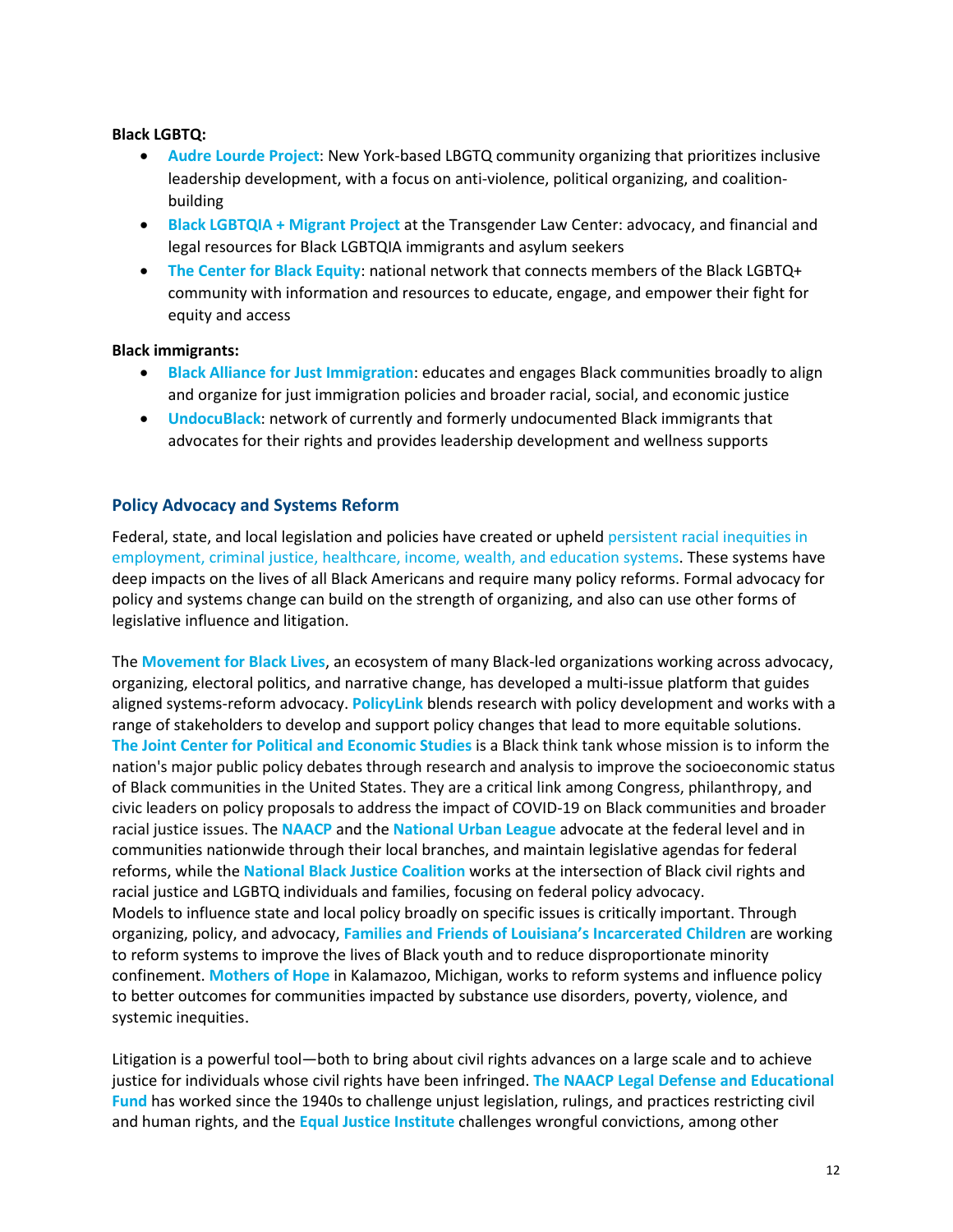activities. **[Lawyers' Committee for Civil Rights Under Law](https://www.lawyerscommittee.org/)** similarly works broadly across the landscape of civil rights litigation, and coordinates the year-round **[Election Protection](https://866ourvote.org/)** coalition, with over 100 partners committed to defending the right to vote. **[Law for Black Lives](http://www.law4blacklives.org/)** connects lawyers and legal workers with Black-led movement organizations and conducts research, sponsors fellows, and develops model legislation.

#### <span id="page-12-0"></span>**Economic Development and Economic Power**

Economic security for Black individuals, families, and communities is an essential building block of racial justice. Systemic barriers and explicit discrimination in employment, education, homeownership, and access to credit, capital, and financial services[—beginning historically with enslavement, continuing](https://www.nytimes.com/interactive/2019/08/14/magazine/racial-wealth-gap.html)  [through redlining, and persisting to this day—](https://www.nytimes.com/interactive/2019/08/14/magazine/racial-wealth-gap.html)have inhibited Black Americans from building wealth and have led to [generationally compounding socioeconomic disparities.](https://www.brookings.edu/blog/up-front/2020/02/27/examining-the-black-white-wealth-gap/) The economic crisis resulting from COVID-19 has exacerbated these disparities both for [Black individuals and families,](https://www.pewresearch.org/fact-tank/2020/05/05/financial-and-health-impacts-of-covid-19-vary-widely-by-race-and-ethnicity/) and fo[r Black-owned](https://www.mckinsey.com/industries/social-sector/our-insights/covid-19s-effect-on-minority-owned-small-businesses-in-the-united-states)  [businesses.](https://www.mckinsey.com/industries/social-sector/our-insights/covid-19s-effect-on-minority-owned-small-businesses-in-the-united-states)

Addressing the drivers of income and wealth inequality is critical. **[Prosperity Now](https://prosperitynow.org/)** uses a multipronged approach (research, piloting new services, policy advocacy) to support financial security, consumer protections, and wealth-building, particularly for Black and low-income Americans, and **[The Greenlining](https://greenlining.org/)  [Institute](https://greenlining.org/)**'s research and policy advocacy on economic opportunity addresses the multi-issue nature of economic justice. The **[Insight Center for Community Economic Development](https://insightcced.org/)**'s research unearths the race and gender biases at the root of economic disparities, and addresses the narrative changes necessary.

**[Jobs with Justice](https://www.jwj.org/)**'s national affiliate network and organizing campaigns support Black workers to address employment and wage disparities and working conditions, while the **[National Black Worker Center](https://nationalblackworkercenters.org/)  [Project](https://nationalblackworkercenters.org/)** and affiliated local organizations such as the **[New Orleans Workers' Center for Racial Justice](https://nowcrj.org/)** and the **[LA Black Worker Center](https://www.lablackworkercenter.org/)** are advancing local equitable employment efforts, and providing trainings and support to Black workers. **[Equity and Transformation](https://www.eatchicago.org/)**, in Chicago, organizes Black workers in the informal economy who lack legal protections to develop research and campaigns for change. **[ONE](https://www.onedconline.org/)  [DC,](https://www.onedconline.org/)** based in the Shaw neighborhood in Washington, DC, mobilizes residents to exercise political strength to create and preserve racial and economic equity, including focus on land, housing, and worker rights and wellness.

[Black entrepreneurship has been demonstrated to shrink the wealth gap](https://aeoworks.org/wp-content/uploads/2019/03/AEO_Black_Owned_Business_Report_02_16_17_FOR_WEB.pdf) for Black business owners, and increasing access to capital and credit is the focus of many [community development financial](https://ofn.org/what-cdfi)  [institutions \(CDFIs\),](https://ofn.org/what-cdfi) such as **[Hope Credit Union](https://hopecu.org/)**, working in the Deep South. The **[Expanding Black](https://ebbcfund.org/)  [Business Credit Initiative](https://ebbcfund.org/)** is a coalition of Black-led CDFIs leading work to channel dollars to Black-owned businesses, and the **[Association for Enterprise Opportunity](https://aeoworks.org/)**'s own and partner activities provide capital and services to support underserved entrepreneurs; their Tapestry Initiative focuses specifically on scaling Black businesses and entrepreneurs. **[Camelback Ventures](https://www.camelbackventures.org/)** invests in and coaches early-stage entrepreneurs of color, with a focus on social entrepreneurs in education, equitable technology solutions, and local economies. **[The US Black Chambers, Inc.](https://usblackchambers.org/)**, supports Black Chambers of Commerce and business organizations through strategies connecting them to access to capital, advocacy, entrepreneur training and chamber development.

Driving national, state, and local agendas that support the economic prosperity of Black communities requires electing leaders and holding them accountable. The **[Black Economic Alliance](https://blackeconomicalliance.org/)** advances an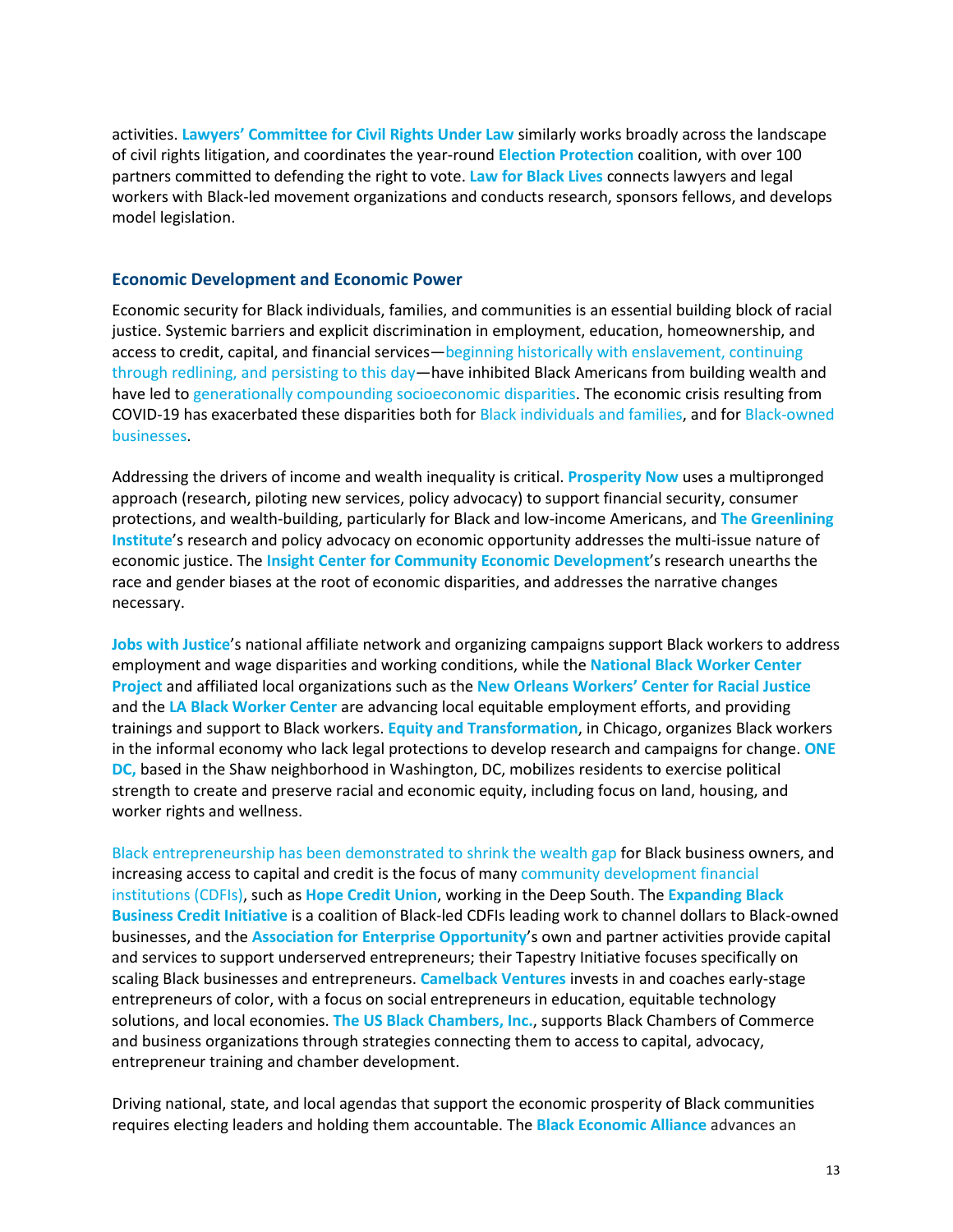economic policy agenda focused on improving economic outcomes in three core areas: work, wages, and wealth, and provides campaign support to candidates focused on wealth and assets in the Black community.

Improving economic opportunity in place is a priority. **[Local Initiatives Support Corporation \(LISC\)](https://www.lisc.org/)** is a national intermediary that provides financing, and technical and management support to boost housing assistance, and grow businesses and community organizations in neighborhoods in which capital has been historically underinvested. LISC's local offices are community partners, and it has several initiatives focused on supporting Black-owned businesses and Black-led community organizations.

Local Black-led community anchor organizations found nationwide, such as **[Martha's Table](https://marthastable.org/)** in Southeast DC and the **[Northside Achievement Zone](https://northsideachievement.org/)** in North Minneapolis, provide wraparound programming that support school success, family health, career training, and economic security for neighborhood children and families experiencing persistent poverty. Justice-based initiative **[Russell: A Place of Promise](https://russellpromise.com/)** focuses on generating investments in the people and places of the Russell neighborhood in Louisville, Kentucky, through strategies that support Black wealth building and investment in an effort to retain residents and businesses. In southern California, the **[Black Cooperative Investment Fund](http://bcifund.org/)** is based on the African tradition of cooperative economics. It provides microloans through pooled dollars from individuals and companies to Black applicants that have a high likelihood of building financial assets. **[Springboard](http://www.springboardto.org/) to [Opportunities](http://www.springboardto.org/)**, in Jackson, Mississippi, is a leader in community-centered change, centering residents of affordable housing in the design of economic support and other programs.

#### <span id="page-13-0"></span>**Research and Intellectual Power**

Research and intellectual power that centers Black experiences and needs provide a base on which organizing and advocacy for reform can build. Many organizations take a multidisciplinary approach to research and scholarship. The **[Joint Center for Political and Economic Studies](https://jointcenter.org/)** conducts research across multiple issues such as employment, housing, economic policy, and the like to inform policy changes. **[Race Forward](https://www.raceforward.org/)**'s research focuses on identifying and developing alternatives to institutional, structural drivers of inequity, while the **[African American Policy Forum](https://aapf.org/)** develops new ideas, frameworks, and strategies to transform discourse and policies at the intersection of race, gender, and class. The **[Kirwan Institute for the Study of Race and Ethnicity](http://kirwaninstitute.osu.edu/)** at Ohio State University, the **[Othering and](https://belonging.berkeley.edu/)  [Belonging Institute](https://belonging.berkeley.edu/)** at the University of California at Berkeley and the newly established **[Boston](https://www.bu.edu/antiracist-center/)  [University Center for Antiracist Research](https://www.bu.edu/antiracist-center/)** are each interdisciplinary research and academic centers that produce and collaborate on research to drive systems and policy change.

Research and advisory groups that are experienced in working in and with communities are critical to building research that reflects the lived experiences of Black communities. **[Frontline Solutions](https://www.frontlinesol.com/)** works with leaders and thought partners to articulate the challenges, opportunities, and solutions they see in their own communities. **[BCT Partners](https://www.bctpartners.com/)** offers a full range of services including consulting, research, training, technology, and analytics services in order to deliver results that improve lives. **[The Genius](http://thegeniusgroup.com/)  [Group](http://thegeniusgroup.com/)** provides strategy support to private foundations, technical assistance to grantees of foundationfunded initiatives, and advising on managing growth, strategic planning, financial management, and diversity and inclusion to nonprofits and social enterprises. The nonprofit consulting firm **[Beloved](https://www.wearebeloved.org/)  [Community](https://www.wearebeloved.org/)** provides training, assessment, and advisory solutions for diversity, equity, and inclusion in organizations.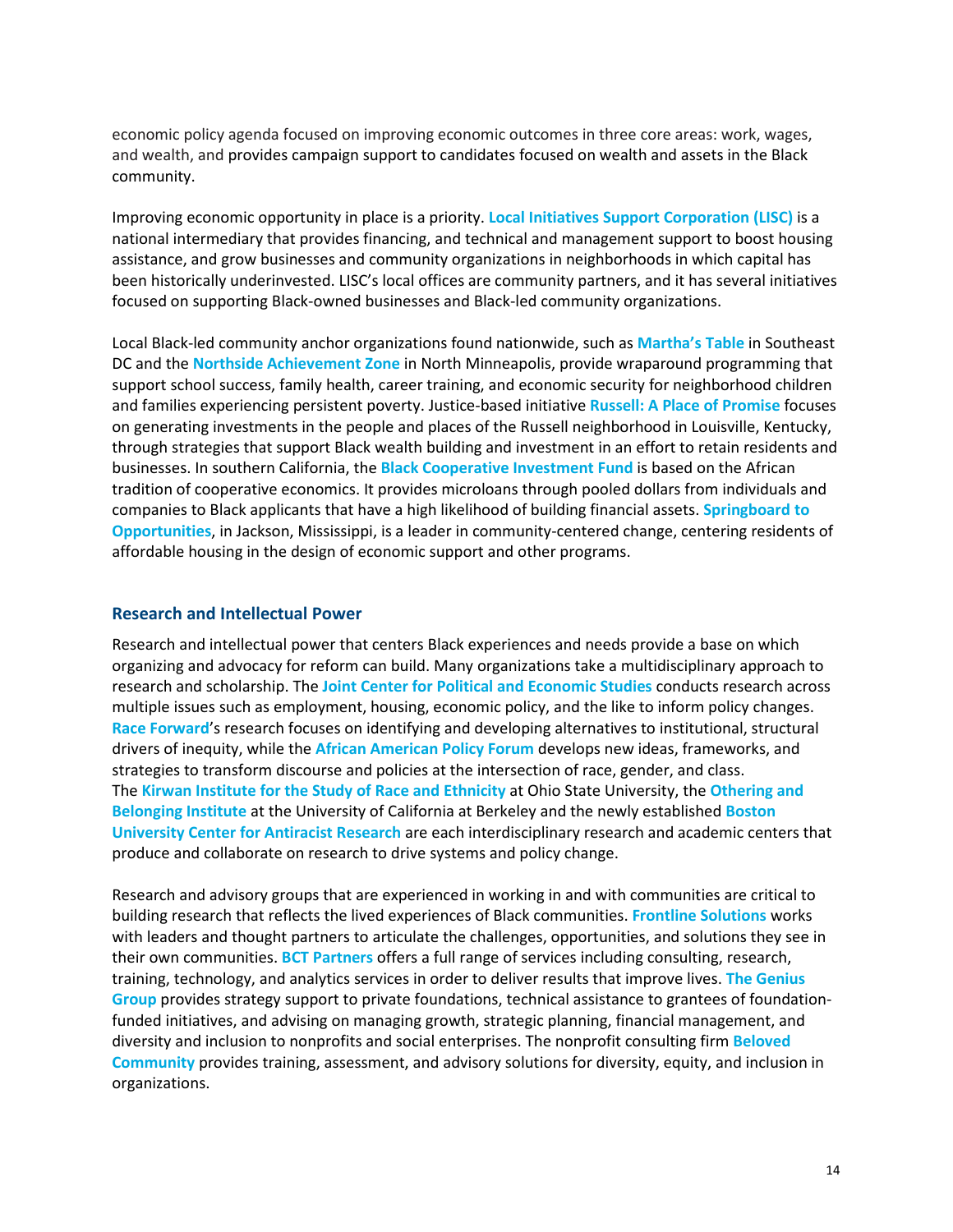#### <span id="page-14-0"></span>**Communications Narrative and Social Power**

[Cultural narratives,](https://medium.com/economicsecproj/the-power-of-narrative-in-economic-policy-27bd8a9ed888) media representation, and art are highly influential in shaping perspectives on race and Black Americans. Mainstream media present a distorted and racially biased view of Black America for example, [Black families are featured in articles about poverty at rates twice as high as poverty](https://www.washingtonpost.com/outlook/2017/12/29/a374a268-ea6d-11e7-8a6a-80acf0774e64_story.html)  [incidence demographics would dictate.](https://www.washingtonpost.com/outlook/2017/12/29/a374a268-ea6d-11e7-8a6a-80acf0774e64_story.html) Research connects these and other [failures to tell the truth](https://www.theguardian.com/world/2017/sep/16/america-has-done-a-terrible-job-of-telling-the-truth-about-racism)  [about our national history](https://www.theguardian.com/world/2017/sep/16/america-has-done-a-terrible-job-of-telling-the-truth-about-racism) to [negative real-world consequences for Black people.](https://www.opportunityagenda.org/explore/resources-publications/media-representations-impact-black-men/media-portrayals) [Black journalists are](https://www.pewresearch.org/fact-tank/2019/08/07/facts-about-black-americans-and-the-news-media/)  [underrepresented in US newsrooms](https://www.pewresearch.org/fact-tank/2019/08/07/facts-about-black-americans-and-the-news-media/) and Black people are [underrepresented in media production](https://www.nytimes.com/2020/02/06/movies/oscarssowhite-history.html) [broadly.](https://www.statista.com/topics/3342/minorities-in-media/)

**[Color Of Change](https://colorofchange.org/)**, the largest online organizing effort for racial justice, is a movement leader on narrative and culture change. The **[Equal Justice Initiative](http://www.eji.org/)** helps change the narrative of race in America by elevating the history of racial injustice, including slavery, lynching, and legal racial segregation. Efforts to address resource disparities in media outlets led by people of color include the **[Fund for Black](https://www.localmedia.org/journalism-fund-for-black-newspapers/)  [Journalism](https://www.localmedia.org/journalism-fund-for-black-newspapers/)** housed at the Local Media Association and the **[Racial Equity in Journalism Fund](https://borealisphilanthropy.org/grantmaking/racial-equity-in-journalism-fund/)** at Borealis Philanthropy, which has 15 grantees such as *[The Atlanta Voice](https://www.theatlantavoice.com/)* and **MLK50 – [Justice Through](https://mlk50.com/)  [Journalism](https://mlk50.com/)**. *[Colorlines](https://www.colorlines.com/)*, an online publication of Race Forward, is independent advocacy journalism that leads with racial justice.

Supporting the professional development and pipeline of Black journalists is key in sustaining accurate narratives about Black communities. The **[National Association of Black Journalists](https://www.nabj.org/)** is an organization of journalists, students, and media-related professionals that provides support to and advocates on behalf of Black journalists worldwide. They also carry out work to sensitize mainstream media on the experiences of Black communities.

Organizations providing support for Black artists include the **[We Shall Overcome Fund](https://www.highlandercenter.org/programs/we-shall-overcome-fund/)** at the Highlander Center, which invests in organizations, educators, and cultural activists who use art and activism to change the Black narrative in media, and the **[Black Art Futures Fund](https://www.blackartfutures.org/)**, who provide grants to small and emerging Black arts organizations.

Museums are culture bearers for communities and are critical to protecting the values and traditions of those under threat. The **[Association of African American Museums](https://blackmuseums.org/)** supports Black museums in the United States and globally, as well as the professionals who protect, preserve, and interpret Black history and culture.

Communications expertise that is culturally and racially competent and can drive impact on complex issues of racial and social justice can be difficult to acquire from white-dominant communications firms. In contrast, **[Buoyant Partners](https://www.buoyantpartners.com/)** is a full-service marketing and communications firm that helps organizations shift outdated and unproductive narratives that impede their ability to deliver real and measurable impact, and **[Blackbird](https://www.teamblackbird.org/)** provides Black-led organizations and movements with critical public campaign expertise.

#### <span id="page-14-1"></span>**Leadership Development and Strategic Convenings**

The challenges of social justice leadership are compounded for Black leaders who experienc[e systemic](https://www.bridgespan.org/insights/library/philanthropy/disparities-nonprofit-funding-for-leaders-of-color)  [bias when seeking philanthropic](https://www.bridgespan.org/insights/library/philanthropy/disparities-nonprofit-funding-for-leaders-of-color) investment and additional barriers to achieving senior leadership roles in the nonprofit sector. **[Building Movement Project](https://buildingmovement.org/)** calls this the "white advantage," found despite the fact that Black nonprofit professionals express higher ambitions in the sector than their white peers. In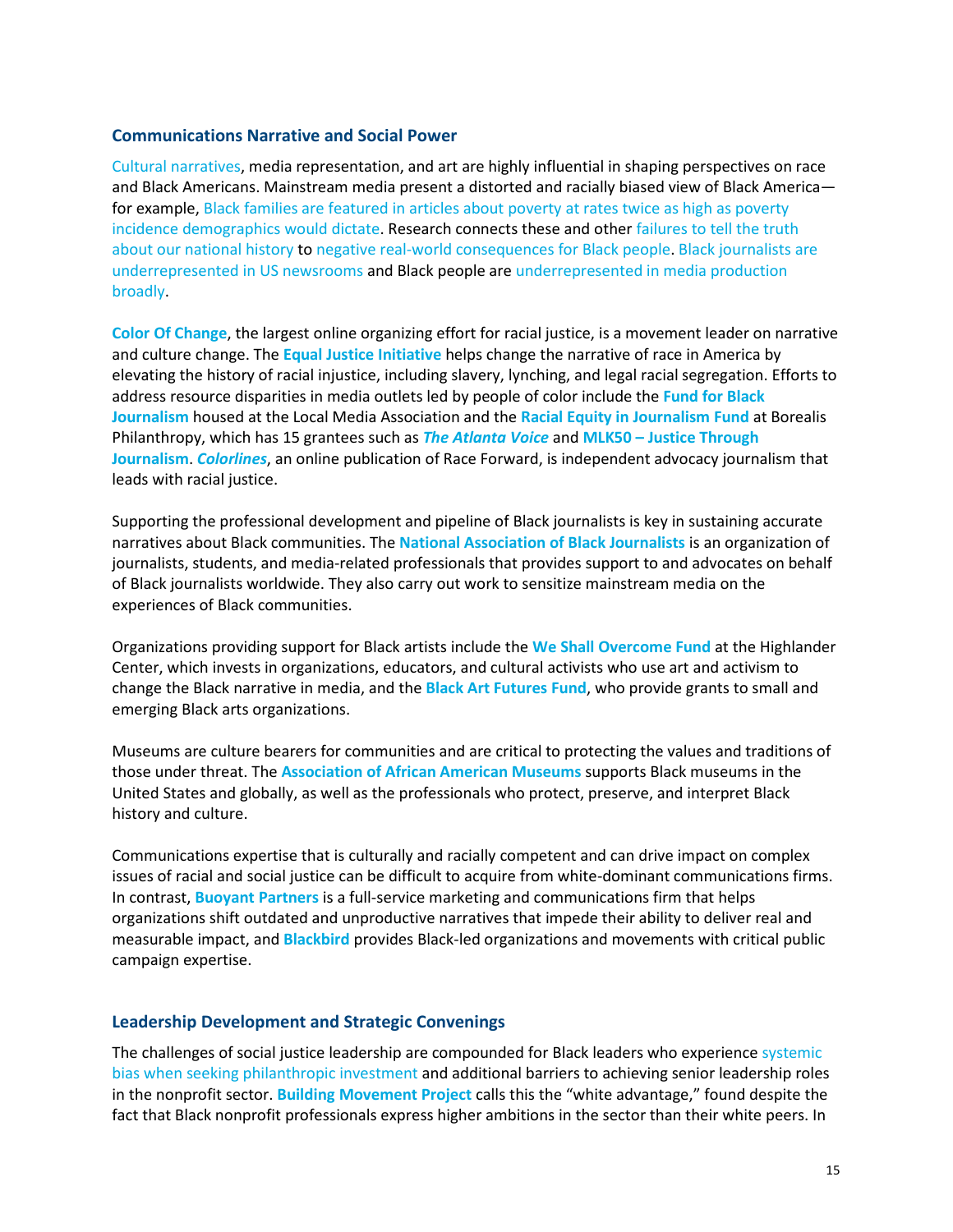addition to systemic changes in hiring, retention, and promotion to close this gap, Black social change leaders need support to develop skills, to nourish and replenish their energy for leadership, and to develop networks that can strengthen their work and the movement overall.

**[Highlander Research and Education Center](https://www.highlandercenter.org/)** provides a range of educational opportunities, organizing training, participatory research, and fellowships to support emerging and seasoned social justice leaders, with a focus on Appalachia and the Deep South. **[Black Organizing for Leadership](https://boldorganizing.org/) and Dignity**  builds the capacity of the Black-Led Social Justice Infrastructure by providing trainings to organizers nationwide on how to develop campaigns that both effect change and develop other leaders. The **[African American Leadership Forum](http://www.tcaalf.com/)**, based in Minnesota, runs the Leadership Academy (an annual cohort-based leadership development program), maintains a network of Black leaders from a diverse range of backgrounds and professional experiences, and provides community wellness resources.

Efforts that prioritize leadership development for specific populations include:

- **[JustLeadershipUSA](https://jlusa.org/)**: goal of halving the incarcerated population by 2030; builds leadership of individuals directly impacted by the system of incarceration
- **[Black Trans Fund](https://groundswellfund.org/black-trans-fund/)** at Groundswell Fund: funds Black transgender social justice leaders nationwide
- **[100 Black Men](https://100blackmen.org/)**: chapter-based nationwide Black-led mentoring organization with programming in education, health and wellness, and economic empowerment
- **[The Southern Rural Black Women's Health Initiative for Economic](http://www.srbwi.org/) and Social Justice**: supports leadership development and training across Mississippi, Alabama, and Georgia in critical areas such as human rights, story-telling, and filmmaking.

Organizations working to support broader infrastructures of Black social justice leadership include **[Southerners on New Ground](https://southernersonnewground.org/)**, which builds and maintains a southern US regional base of LGBTQ people through regional capacity building, leadership development, intersectional analysis, and organizing, and the **[Advancement Project](https://advancementproject.org/home/)**, which provides direct legal, communications, campaign expertise, and leadership development to organized communities while taking on national projects to connect across efforts. The **[Ms. Foundation for Women](https://forwomen.org/)** is a public foundation supporting women of color and lowincome women-led grassroots organizing to achieve health, safety, and economic justice, while **[My](https://www.obama.org/mbka/)  [Brother's Keeper Alliance](https://www.obama.org/mbka/)**, an initiative housed at the Obama Foundation, and the **[Alliance for Boys and](https://allianceforbmoc.org/)  [Men of Color](https://allianceforbmoc.org/)**, a national network of hundreds of advocacy organizations, coordinates efforts to address opportunity gaps and policies failing Black boys and men. **[BMe](https://bmecommunity.org/)** is a network of Black male innovators, leaders, and champions that offers leadership fellowships and trains organizations on issues of diversity, equity, and inclusion.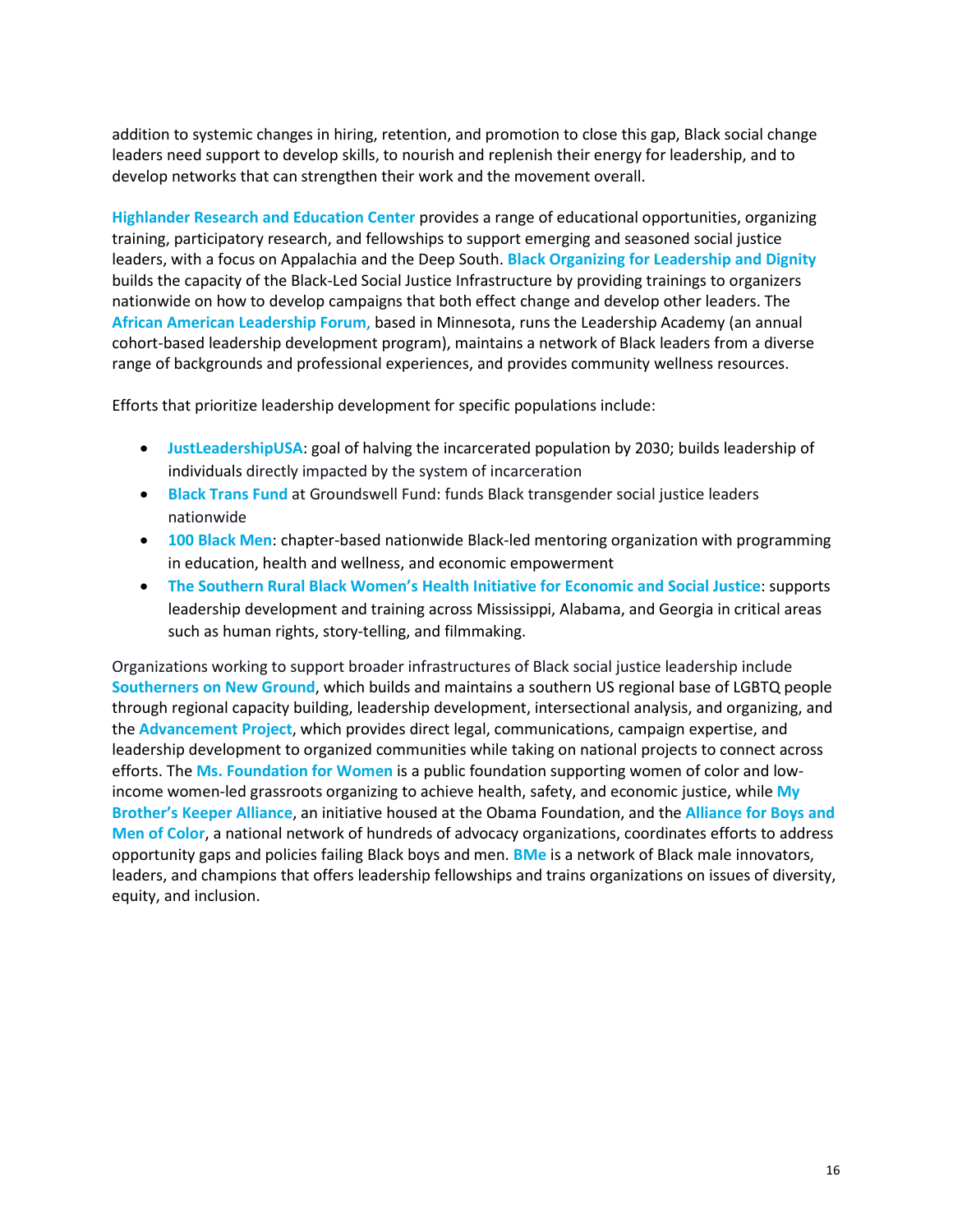

#### <span id="page-16-0"></span>**Safety**

The most fundamental freedom is that of life itself. Ending sanctioned and unsanctioned violence against Black lives is of the highest urgency. Criminalization of many aspects of American life, policing priorities and practices, high rates of incarceration, and failure to invest in community-based supports all drive this violence and loss of freedoms.

The legacy of policing and incarceration based on the maintenance of social and economic control over [Black people](https://www.youtube.com/watch?v=r4e_djVSag4) persists to this day. In the United States (which has the highest rate of incarceration in the world)[, 70 percent of prisoners are non-white](https://eji.org/news/history-racial-injustice-race-and-criminal-justice/) (whereas 60 percent of the US population is white). Police have [been demonstrated to disproportionately use force in interactions with Black people,](https://policingequity.org/images/pdfs-doc/CPE_SoJ_Race-Arrests-UoF_2016-07-08-1130.pdf) and the [outcomes for Black people become progressively poorer at each stage of involvement with the criminal](https://www.sentencingproject.org/publications/black-lives-matter-eliminating-racial-inequity-in-the-criminal-justice-system/)  [justice system,](https://www.sentencingproject.org/publications/black-lives-matter-eliminating-racial-inequity-in-the-criminal-justice-system/) including reintegration. Criminalization—the process of responding to community situations and challenges through the lens of criminal justice as opposed to, say, public health or social services[—slows progress in many domains important to social change—](https://40ep0y39wiq61vsfuh7fnei1-wpengine.netdna-ssl.com/wp-content/uploads/2018/09/FFJ-Divest-Invest-1.pdf)such as voter engagement, health, community development, education, and employment—as well as disproportionately restricts the rights and freedoms of Black people and other people of color.

There are many organizations that specifically address policing and police reform such as the **[Center for](https://policingequity.org/)  [Policing Equity](https://policingequity.org/)**, which compiles data on policing bias to support reforms, and **[Borealis Philanthropy's](https://borealisphilanthropy.org/grantmaking/communities-transforming-policing-fund/)  [Communities Transforming Policing Fund](https://borealisphilanthropy.org/grantmaking/communities-transforming-policing-fund/)**, which funds dozens of grassroots organizations advocating for a range of solutions—from policing and incarceration reform to more substantial abolition. **[Essie](https://essiejusticegroup.org/)  [Justice Group](https://essiejusticegroup.org/)** mobilizes women with incarcerated family members and the **[National Council for](https://www.nationalcouncil.us/)  [Incarcerated and Formerly Incarcerated Women and Girls](https://www.nationalcouncil.us/)** organizes directly impacted women to advocate against the incarceration of women and girls.

The **[National Bail Out Collective](https://www.nationalbailout.org/)** and [many local bail funds](https://www.communityjusticeexchange.org/nbfn-directory) address on[e unjust intersection of poverty](https://www.theatlantic.com/culture/archive/2020/06/why-sudden-popularity-bail-funds-matters/612733/)  [and the criminal justice system](https://www.theatlantic.com/culture/archive/2020/06/why-sudden-popularity-bail-funds-matters/612733/) by providing bail for low-income individuals detained pre-trial. More broadly, the **[Alliance for Safety and Justice](https://allianceforsafetyandjustice.org/)**'s coalition of crime survivors and formerly incarcerated individuals challenges myths about incarceration and safer communities, and advocates for investments and solutions that support communities and individuals, as does the **[Ella Baker Center for Human](https://ellabakercenter.org/?language=en)  [Rights](https://ellabakercenter.org/?language=en)**.

#### <span id="page-16-1"></span>**Health**

Health disparities for Black Americans ar[e present in nearly every aspect of public health.](https://www.americanprogress.org/issues/race/reports/2020/05/07/484742/health-disparities-race-ethnicity/) These disparities are the result of systemic social determinants rather than the result of individual or community behaviors. [Social determinants,](https://www.cdc.gov/socialdeterminants/index.htm) which include quality of housing, availability of healthy foods, and income level, play a significant role in health and wellness. For many Black Americans these social determinants suffer because of [historical and current racial bias and disparities](https://www.nytimes.com/2018/04/11/magazine/black-mothers-babies-death-maternal-mortality.html) in economic, housing, and food systems.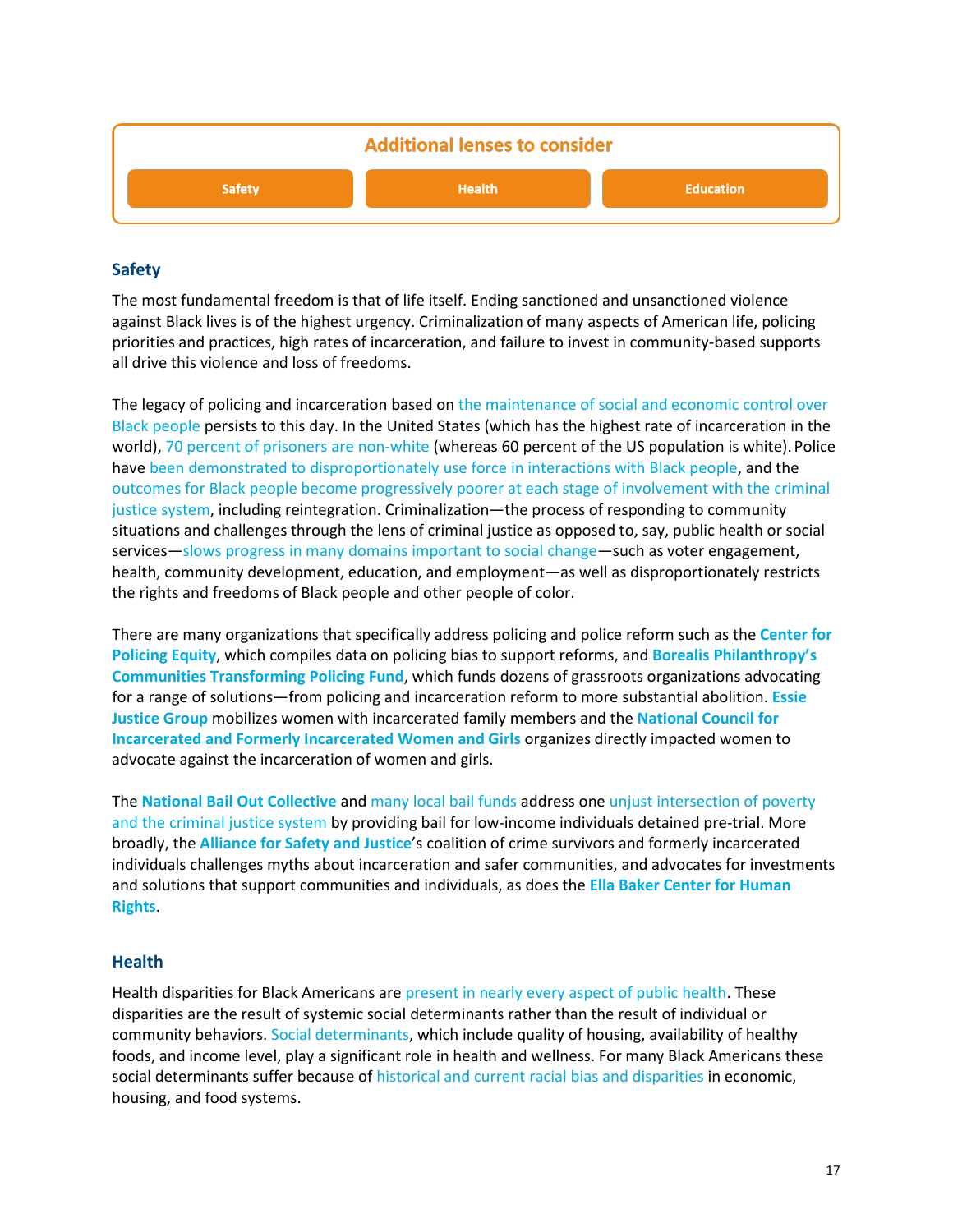Large [gaps in access to health care coverage](https://www.brookings.edu/blog/usc-brookings-schaeffer-on-health-policy/2020/02/19/there-are-clear-race-based-inequalities-in-health-insurance-and-health-outcomes/) for Black Americans and other people of color (driven by income and employment disparities) have contributed to a lack of preventative care. To be sure, the Affordable Care Act has reduced the size of these gaps. Bias in [medical research that in decades past](https://www.nytimes.com/2020/01/13/upshot/race-and-medicine-the-harm-that-comes-from-mistrust.html)  [coercively and intentionally harmed Black participants](https://www.nytimes.com/2020/01/13/upshot/race-and-medicine-the-harm-that-comes-from-mistrust.html) is echoed in current medical research practice, where there ar[e lower levels of investment in Black medical researchers](https://www.npr.org/sections/health-shots/2019/10/18/768690216/whats-behind-the-research-funding-gap-for-black-scientists) and in topics important for Black community health, and where [biased delivery of care](https://www.nytimes.com/2019/02/25/upshot/doctors-and-racial-bias-still-a-long-way-to-go.html) results i[n poor outcomes for Black patients.](https://www.nature.com/articles/d41586-019-03228-6) All of these disparities have been [heightened by COVID-19:](https://www.commonwealthfund.org/blog/2020/covid-19-more-prevalent-deadlier-us-counties-higher-black-populations) Due to systemic factors, Black people are disproportionately more likely to contract the virus and to suffer poor outcomes. At the systems level, the **[National Collaborative for Health Equity](https://www.nationalcollaborative.org/)** promotes health equity by leveraging data, developing leaders, and catalyzing partnerships across sectors and systems responsible for creating a more equitable and just society. The **[National Medical Association](https://www.nmanet.org/default.aspx)** is the professional association of Black physicians in the United States and a voice of influence for health policies to eliminate health disparities.

Several organizations dedicate their work to reducing morbidity health disparities and improving health outcomes among Black women: **[Black Mamas Matter Alliance](https://blackmamasmatter.org/)** advocates for maternal health, rights, and justice, and the **[Black Women's Health Imperative](https://bwhi.org/)** invests in evidence-based strategies to deliver programs and advocate for health-promoting policies for Black women and girls. **[SisterSong](https://www.sistersong.net/)** elevates women of color and indigenous women's leadership for reproductive justice, while the Groundswell Fund's **[Catalyst Fund](https://groundswellfund.org/catalyst-fund/)** and **[Birth Justice Funds](https://groundswellfund.org/birth-justice-fund/)** invest in women of color-led organizations working for reproductive justice and maternal health and support. **[GirlTrek](https://www.girltrek.org/)** provides a platform to help Black women organize walking teams, mobilize community members to support monthly advocacy efforts, and lead a civil rights-inspired health movement.

Some organizations are working to address disparities for Black Americans in particular health domains. The think tank **[Black AIDS Institute](https://blackaids.org/)** is focused on ending the Black HIV/AIDS epidemic. It maintains a national network of service providers, community members, and people living with HIV/AIDS; provides technical assistance to health departments and service providers; and provides direct services in Los Angeles. The **[Detroit Black Community Food Security Network](https://www.dbcfsn.org/)** has multiple initiatives to ensure that Black residents have access to affordable, nutritious, and culturally appropriate food to support health and well-being.

Many Black-led organizations have initiated interventions to bring awareness and acceptance to mental health support, for which there ar[e disparities in access to culturally competent care.](https://www.npr.org/sections/health-shots/2020/06/25/877549715/bear-our-pain-the-plea-for-more-black-mental-health-workers) The **[Black](https://www.beam.community/)  [Emotional and Mental Health Collective](https://www.beam.community/)** is a training, building, and grantmaking organization dedicated to the healing and wellness of Black and marginalized people. The **[Black Mental Health Alliance](https://blackmentalhealth.com/)**, based in Maryland, develops, promotes, and sponsors educational forums, trainings, and referral services that support the health and well-being of Black people and other marginalized communities, while **[The](https://thelovelandfoundation.org/)  [Loveland Foundation](https://thelovelandfoundation.org/)** provides financial assistance for mental health supports for Black women and girls. The **[Community Healing Network](https://www.communityhealingnet.org/)** aims to mobilize Black people across the African diaspora to heal from the trauma caused by centuries of anti-Black racism and to reclaim their dignity and humanity as people of African ancestry through evidence-informed and culturally grounded support.

#### <span id="page-17-0"></span>**Education**

[Unequal access to quality educational resources and instruction](https://www.brookings.edu/articles/unequal-opportunity-race-and-education/) in education creates an "opportunity gap" that disproportionately impacts students of color. This structural gap [is an extension of economic](https://news.stanford.edu/2019/09/23/new-data-tool-shows-school-poverty-leads-racial-achievement-gap/)  [injustice,](https://news.stanford.edu/2019/09/23/new-data-tool-shows-school-poverty-leads-racial-achievement-gap/) because personal and community wealth gaps lead to public school [funding gaps](https://www.washingtonpost.com/local/education/report-finds-23-billion-racial-funding-gap-for-schools/2019/02/25/d562b704-3915-11e9-a06c-3ec8ed509d15_story.html) through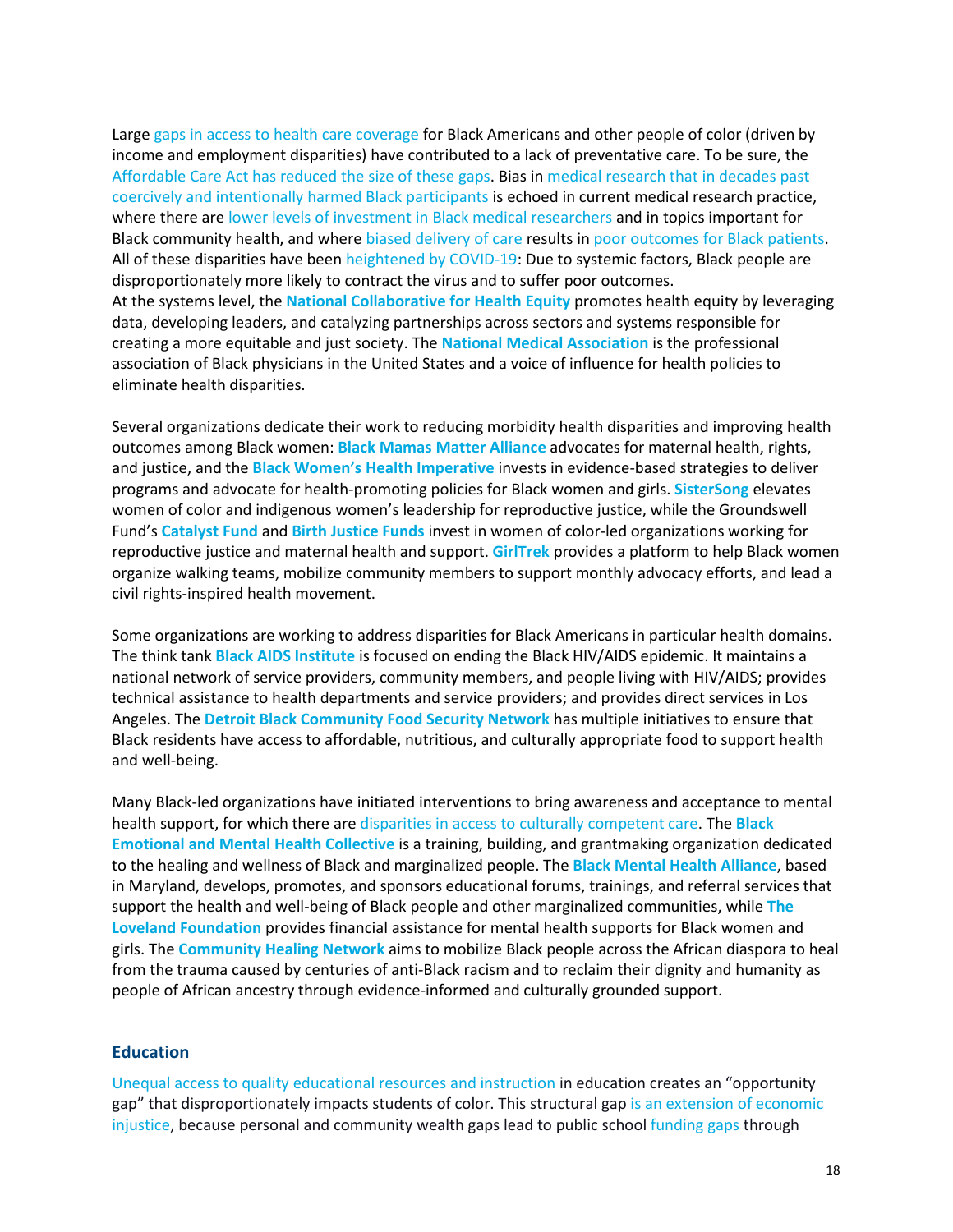property tax and other school funding disparities. This disparity is compounded by systemic and interpersonal biases that contribute to a more challenging academic experience for Black students; for example, [disproportionate disciplinary actions](https://www.brookings.edu/research/disproportionality-in-student-discipline-connecting-policy-to-research/) against Black students [\(including Black girls\)](https://www.atlanticphilanthropies.org/wp-content/uploads/2015/09/BlackGirlsMatter_Report.pdf) are linked to achievement gaps between Black and white students.

Systemic disadvantages impact Black student success in the transition to and completion of higher education as well. [Racial gaps in college enrollment and completion,](https://www.americanprogress.org/issues/education-postsecondary/reports/2018/05/23/451186/neglected-college-race-gap-racial-disparities-among-college-completers/) as well as important differences in the quality and cost of enrollments, result from disparities in the availability of college preparation resources, such a[s appropriate coursework](https://www.ednc.org/eraceing-inequities-how-access-to-advanced-placement-courses-breaks-down-by-race/) an[d counseling,](https://edtrust.org/resource/school-counselors-matter/) the economic burden of higher education tuition, and documented [public](https://www.acenet.edu/Documents/Public-and-Private-Investments-and-Divestments-in-HBCUs.pdf) an[d private funding disparities](https://philanthropynewsdigest.org/news/hbcus-struggle-to-close-the-endowment-gap) for historically black colleges and universities (HBCUs) and predominately black institutions (PBIs).

Research, technical assistance, and policy development are important levers in addressing these gaps. A national leader in equity in education research and policy, **[The Education Trust](https://edtrust.org/)** focuses on enabling high academic achievement for students of color and students experiencing poverty. The **[National Equity](https://nationalequityproject.org/)  [Project](https://nationalequityproject.org/)** provides technical assistance and professional learning for schools, districts, and education organizations to help them address systemic racial disparities, while **[Kingmakers of Oakland](https://kingmakersofoakland.org/)**, a nonprofit grown out of a successful initiative at the Oakland School District, now supports school districts nationwide to improve outcomes for Black boys.

Building on indigenous institutions in Black communities is critical to culturally competent education support. **[A Black Education Network](https://www.aben4ace.org/)** is a coalition of schools, churches, nonprofits, educators, and parents working together to provide science, technology, engineering, and mathematics (STEM) education and cultural programs to Black students to ensure that they reach their full potential. There are many regional and local organizing and advocacy efforts: the **[Southern Education Foundation](https://www.southerneducation.org/)** advances equitable education policies and practices that elevate learning for low-income students and students of color in the southern states. The **[Communities for Just Schools Fund](https://www.cjsfund.org/)** is a donor collaborative that supports community-led organizations nationwide to address school climate and advocate on behalf of students disproportionately impacted by exclusionary school discipline practices. **[Girls](http://www.ggenyc.org/) for [Gender Equity](http://www.ggenyc.org/)** is a New York-based leadership development, advocacy, and organizing nonprofit, by and for young women, with a priority on eliminating sexual harassment, race-based disparities in discipline and pushout, and race- and gender-based violence in schools (and on streets). **[Racial Justice NOW!](https://rjnohio.org/)** focuses on stopping the school-to-prison pipeline in Dayton and around the state of Ohio to fulfill its commitment to dismantling structural and institutional anti-Black racism.

Many organizations are addressing aspects of college preparedness and affordability, and preparedness for the workforce. **[PeerForward](https://www.peerforward.org/)** has a research-validated peer organizing and leadership model that provides college counseling and preparation support in schools. The **[Thurgood Marshall College](https://www.tmcf.org/)  [Fund](https://www.tmcf.org/)** provides financial support for students attending member schools (HBCUs and PBIs) as well as advocates for equity in public funding for member schools. At the college-to-career transition point, **[Management Leadership for Tomorrow](https://mlt.org/)** offers multiple initiatives that connect Black, Latinx, and Indigenous college and graduate students to employers to ensure these students can achieve the economic benefits of a higher education investment.